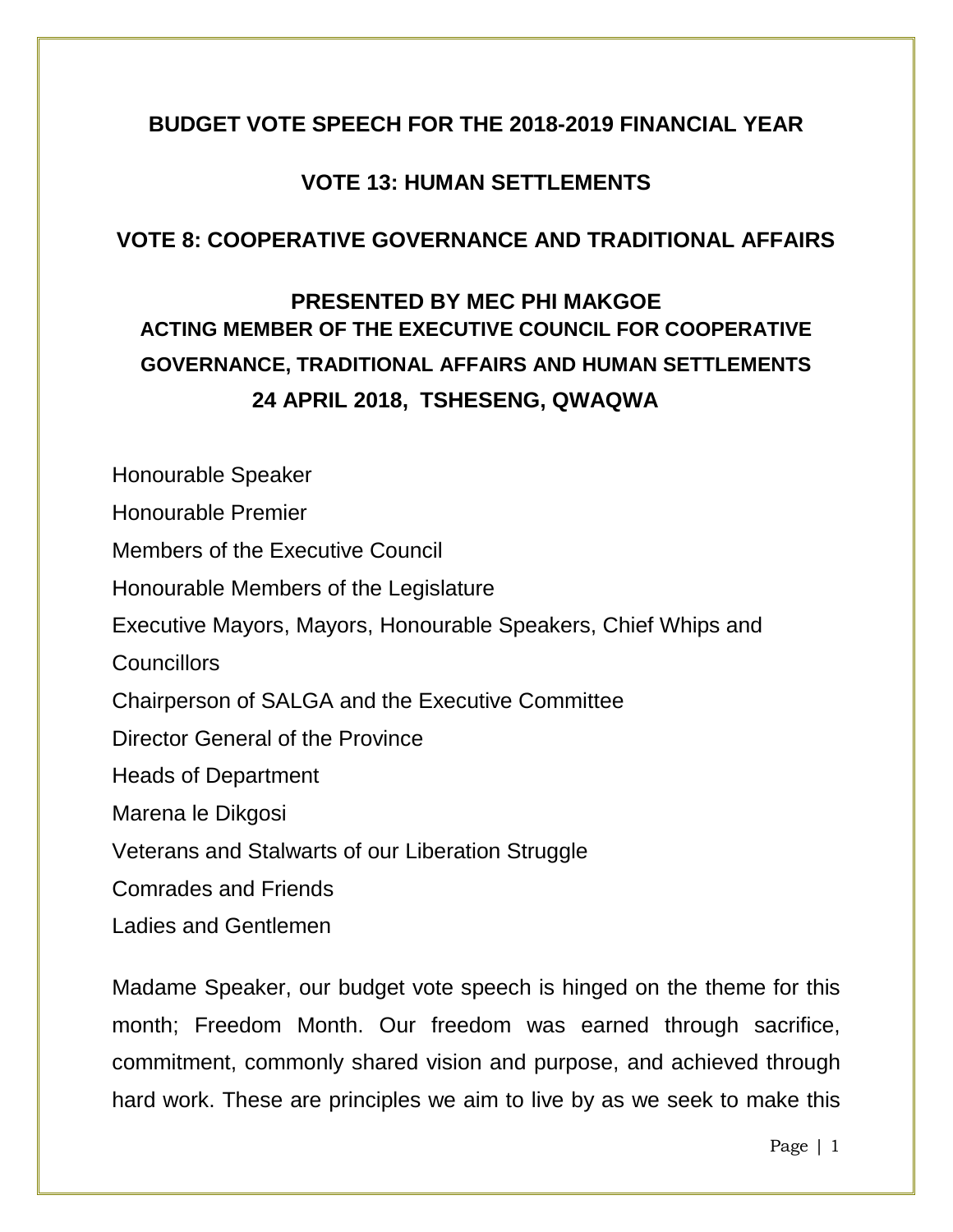democracy a reality to all, especially those who solely depend on us, government, to better their lives. This is a promise, and a right as highlighted through Human Rights month we recently celebrated. The work of these two departments is about Constitutional Rights; the right to a home, the right to services and good governance. Our work is about ensuring that all Free State citizens live in decent conditions in suitable human settlements as per national priorities.

Madame Speaker, almost two weeks ago we laid to rest our struggle icon and mother of the nation mme Winnie Madikizela-Mandela. She was an example of determination and persistence in seeking justice, and a better life for our people.

In this month we also commemorate the death of Chris Hani, a relentless fighter. To these we dedicate our work this year – to be unwavering and undeterred in our pursuit of this common goal. The struggle was won through rallying constructively behind shared purpose and common vision. By drawing on their strengths and determination, we will, with singleness of purpose make our people proud by building quality houses that address their fundamental need of a home.

Solomon Mahlangu whose sacrificed young life was dedicated to nurturing the tree of freedom, is also duly remembered. We acknowledge these stalwarts and in their spirit, we draw our own strength to keep running the race towards fulfilling the pledge of the Freedom Charter, 'There shall be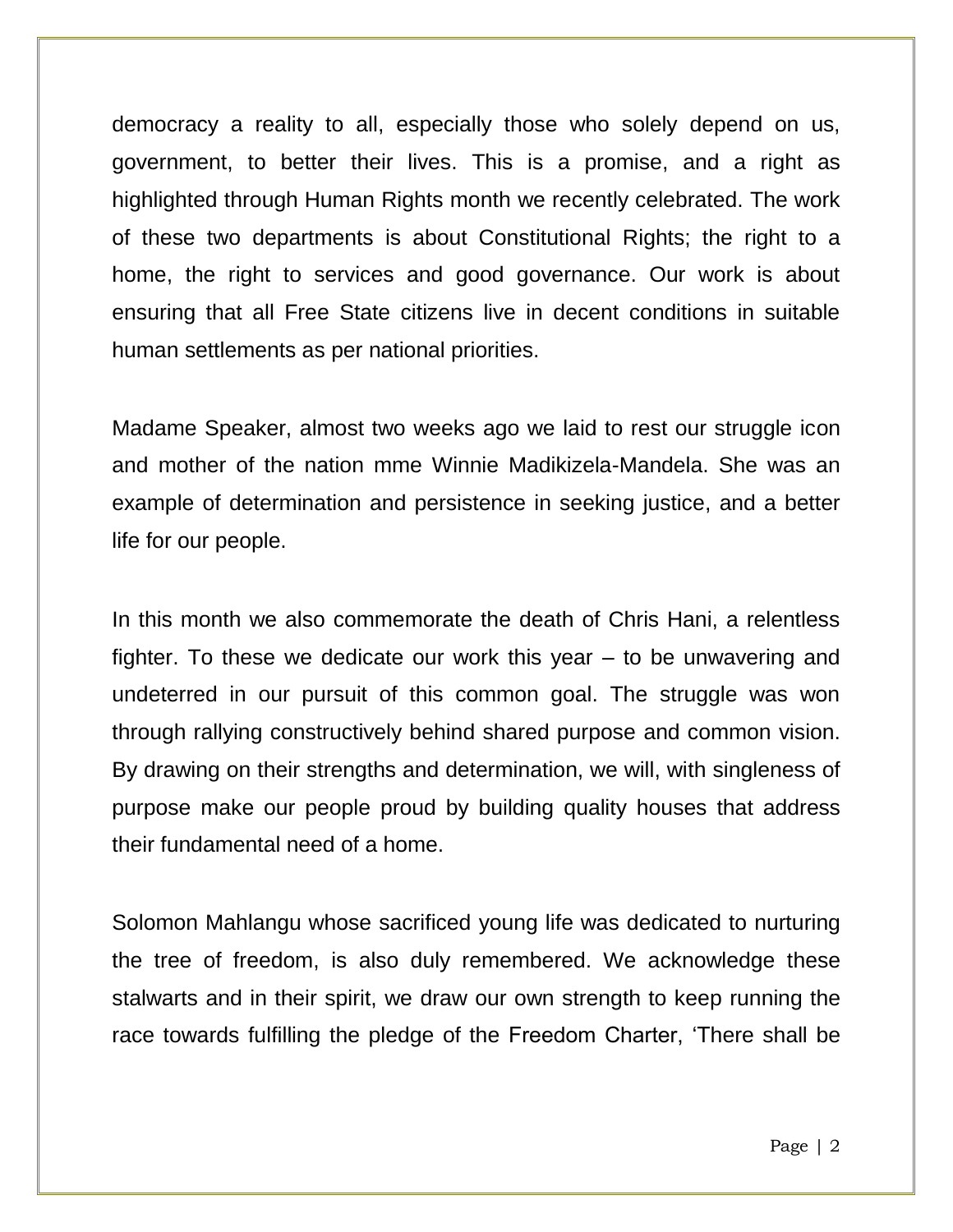houses, security and comfort,' the right to homes and the right to good governance through the adage, 'The people shall govern'.

We anchor our commitment on the spirits of Nelson Mandela and Albertina Sisulu whose revered centenary we celebrate this year. To these undying spirits and to the people of the Free State, we commit our work as we run to proceed with the race they started. For as Nelson Mandela said, this is not about the end is nigh, the battle for democracy continues long after its attainment, there is more work after attaining freedom: "After climbing a great hill, one only finds that there are many more hills to climb."

We too realize that our work grows daily as more of our people need to be housed decently and with dignity against the backdrop of extensive urbanization, growing unemployment and social changes that affect the bottom line, forcing many of our people to depend on the state's dwindling resources as they are stretched to the maximum.

His message remains our source of strength and his legacy and vision, our guide to action towards achieving the goal of freedom and unity. In the context of human settlements, this means to achieve socially integrated human settlements that enhance the spirit of freedom and unity, to a better South Africa.

On these footsteps we walk; and do so certain of attaining our goal of a united South Africa that lives together in spatially integrated settlements devoid of class or racial segregation. We run the race of equality and social integration to achieve settlements that no longer have racially motivated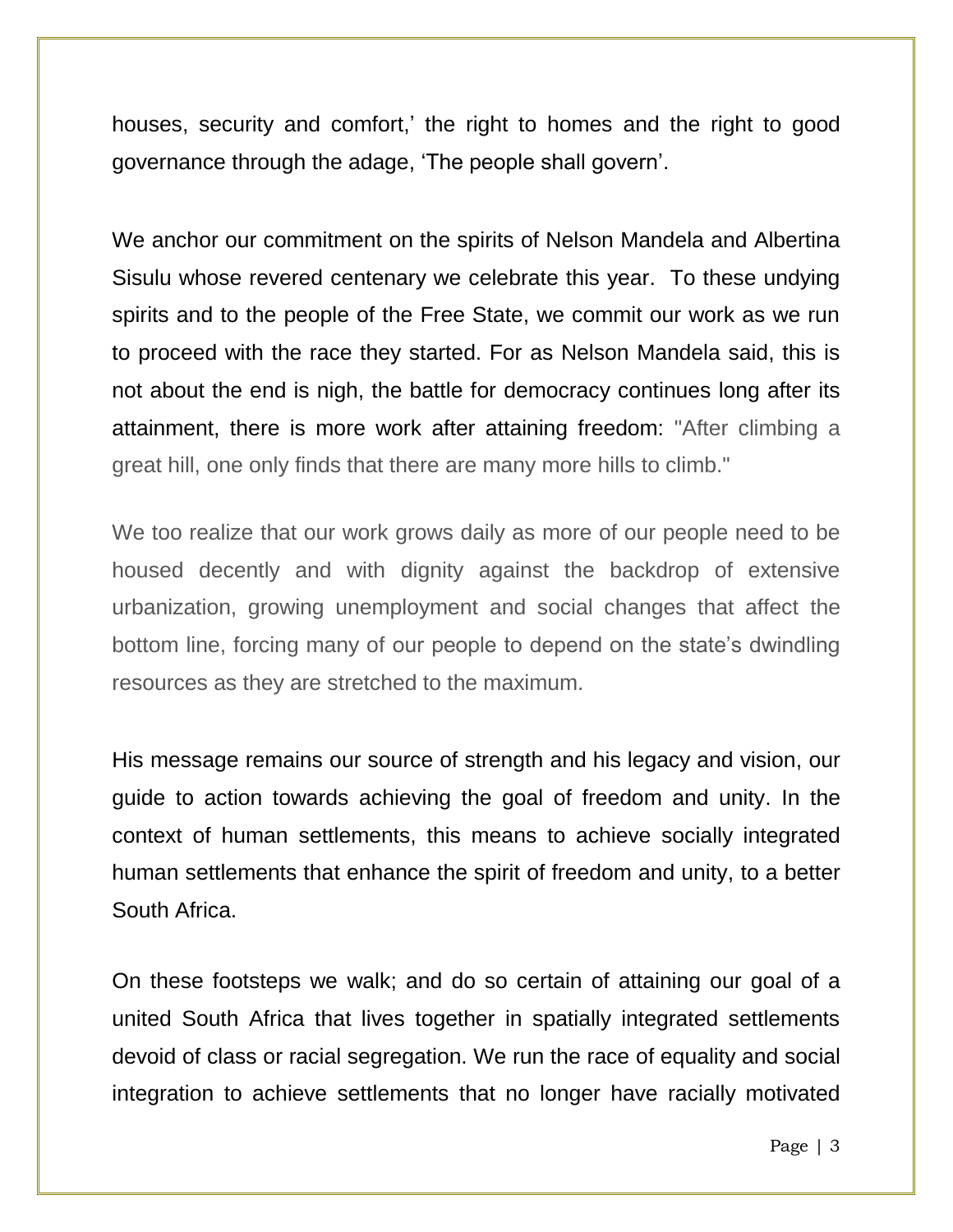buffer zones; which relegate our people to places far from cities and employment opportunities, with little or no services.

We have, to this effect, plans for a sustainable and racially integrated approach in our human settlements developments which are closer to cities, will have amenities and infrastructure for services. As an example, our current programme has started in Ventersburg where together with Matjhabeng Local Municipality we identified suitable vacant land and subdivided the area to accommodate a mixed-race development. Plans are underway to install internal infrastructure services.

Targeted for completion in this financial year, Hillside view integrated development in Bloemfontein also addresses social integration, and so does our Nic Ferreira homes in Sasolburg, which have clearly achieved development within the Central Business District.

Madame Speaker, our work is not devoid of challenges. Some of these though, are inherited challenges that have been multiplied by apartheid spatial engineering, shortage of land and urbanisation to name a few of the courses.

Baahi ba Free State ka ho otloloha, mona re bua ka bodulo. Ke mang a kileng a dula mokhukhung kapa ntlong ya 2-room kapa mokgorong wa kamore e le nngwe le 6 kapa ho feta? The challenges are varied and the list is endless. Collectively, our sustainable integrated human settlements programmes seek to address these factors through providing homes that meet various needs and critically that have basic services installed.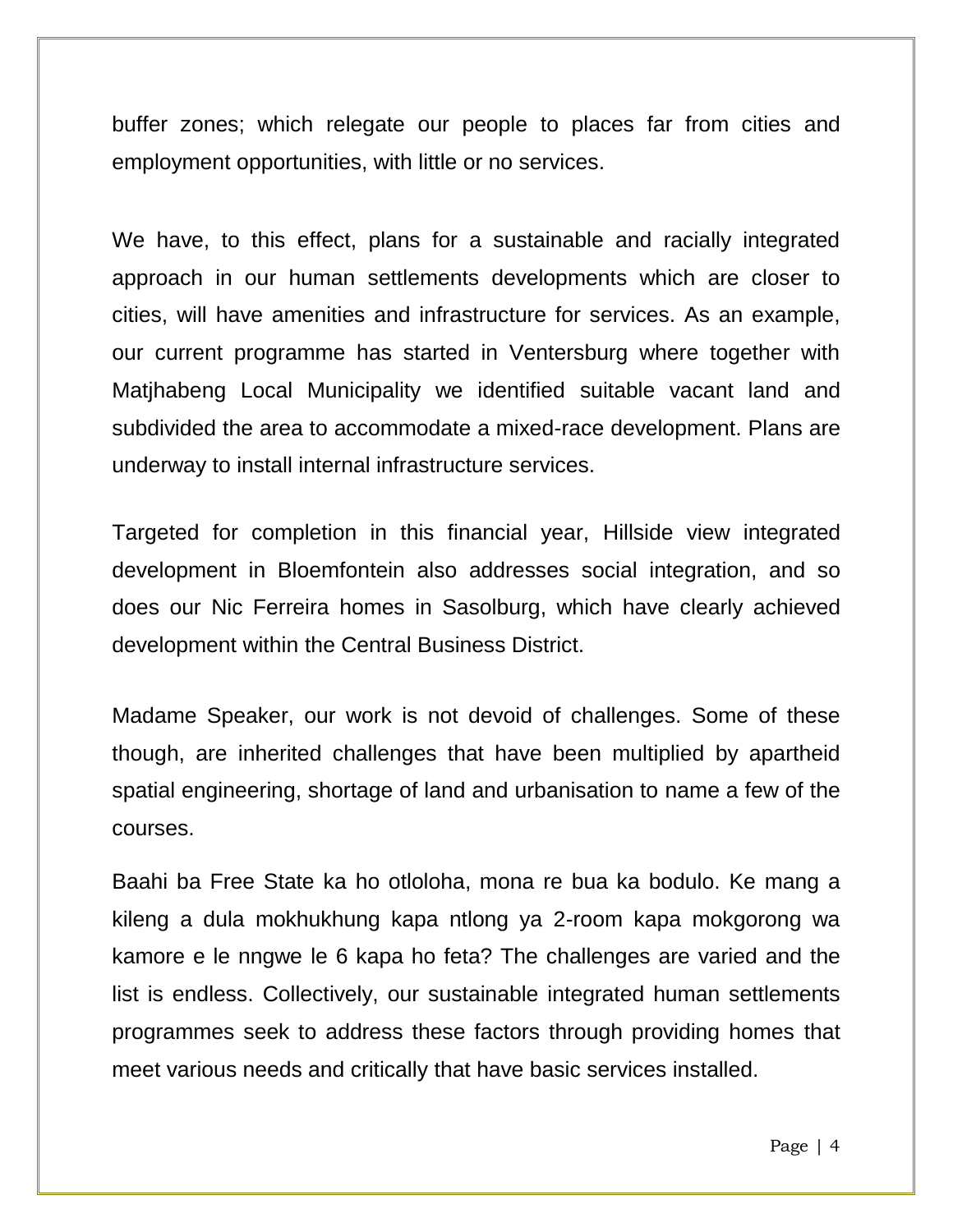Through this Madame Speaker, I am painting a picture of human settlements challenges that our people face. These are but the tip of an iceberg within the space of human settlements characterised by extreme shortage of houses, sites and minimum resources; especially limited financial resources while the need grows daily.

Our work addresses these challenges in a variety of programmes. The greatest challenge however is that not all of our people can be reached at once and adequately. You just need to see the shacks built alongside our beautiful houses as backyard dwellers also make themselves homes. Our challenges are diverse and complex as illustrated recently in a variety of circumstances throughout the province – illegal renting and occupation of our houses, illegal selling and ownership, are some of the challenges we face.

Let me reiterate Madame Speaker that despite our challenges, our homes have given our people renewed hope in our government. Our homes are the face of government; and we are working relentlessly to ensure that in the Free State province, *our people are at home*.

Madame Speaker there is hope, there is determination to make the hopeless hopeful, and the seemingly impossible situations, possible through human settlements. In brief Madame Speaker, let me point out that we have managed to achieve most of our commitments made in the past financial year despite steep challenges such as dwindling budgets, and subsidy quantum that has not increased since 2014 while addressing increased targets!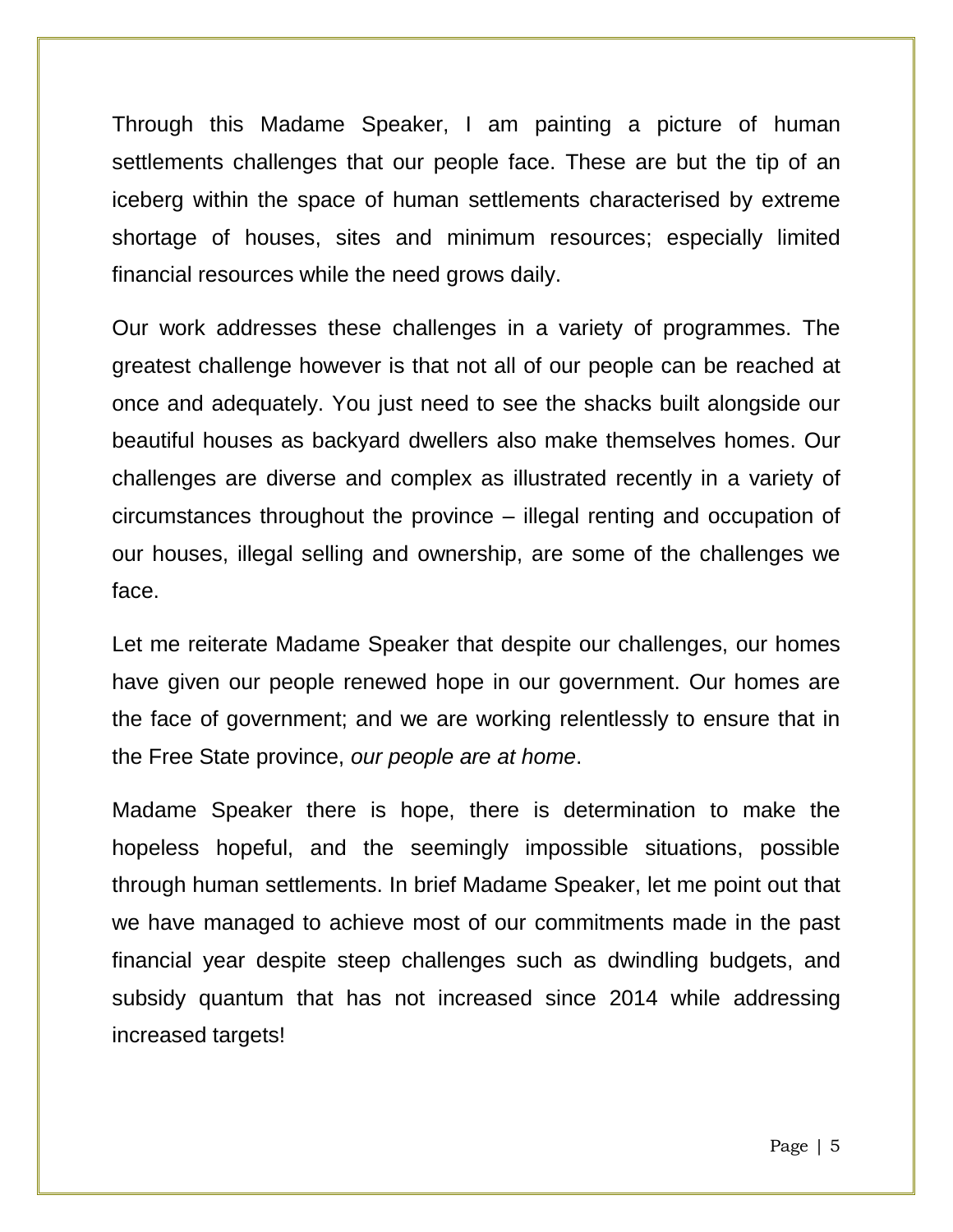In total Madame Speaker, to date, we have provided 14 697 (fourteen thousand, six hundred and ninety-seven) homes through various programmes in the (2014-2019) Medium Term Strategic Framework period. Of this, **3477 homes and 6661 serviced sites were provided in the past financial year.**

Our numbers deprive us of an illustration of the extent of the impact made by our achievement, which spans generations, well into the future. Our homes will house generation after generation of families, laying a foundation for a better life for a nation housed in dignity. The impact of our homes may be seen on child headed households in Freedom Square and elsewhere in the province; on the aged such as Nkgono Maphokwane in Kroonstad who at 93 received a home, and many others whose fruit of freedom finally got savoured as they took occupation of their new homes and now live in comfort.

We have undeniably changed the lives of our people for the better, and continue to do so. This is what Winnie Madikizela Mandela, Zola Skweyiya, Chris Hani, Solomon Mahlangu and others whose lives were sacrificed for the struggle would be proud of.

Madame Speaker, South Africa requires all stakeholders to take ownership of the development of its people. On this note let me thank Standard Bank for houses completed in Heidedal and Parys. They truly illustrate patriotism through ploughing back to communities in the most meaningful manner – providing a foundation to a better life, a home.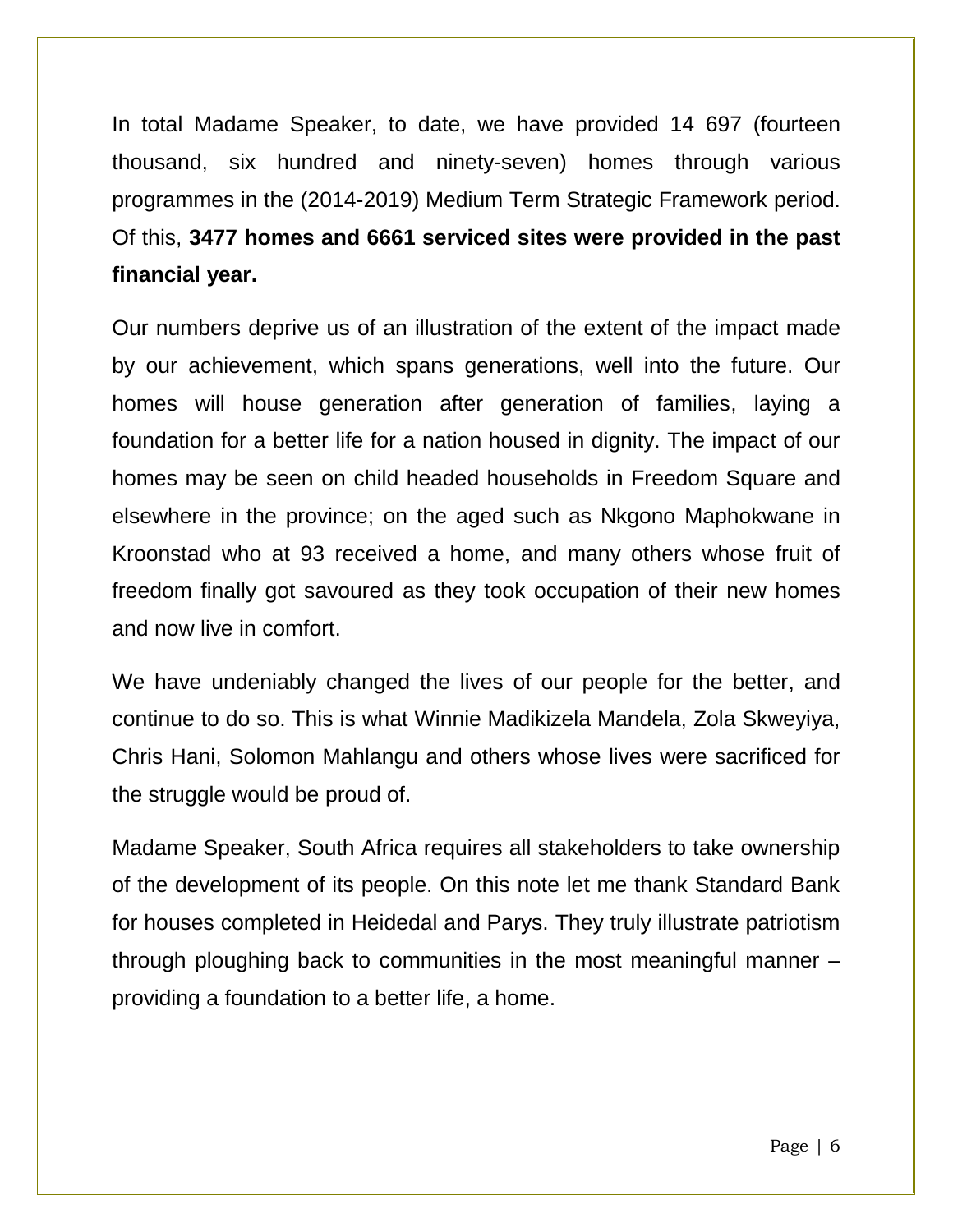Through this partnership Madame Speaker, we have commenced with construction of 5 additional houses in Luckhoff and will also build 3 houses in Brandford during this financial year; all to a total of 15 in the province.

In the past financial year, we focused on a number of areas meant to bring about significant progress in our work. I will now elaborate on these programmes and planned work for the coming financial year.

### **INFORMAL SETTLEMENTS UPGRADING**

Informal settlements slow our growth as a country and as a nation. These are continuously growing, resulting in our people living in undignified and retarding conditions. Loss of employment due to poor economic conditions in especially mining and the agriculture sectors, and urbanisation with the hope of a better life, remain causes of the unpleasant sprawl of informal settlements. Urbanisation Madame Speaker, is a factor that we must live with and must plan for, holistically and in an integrated manner.

Madame Speaker, as a province we have developed, and are currently implementing the Free State Provincial Informal Settlements Strategy to address this challenge. We also established the Provincial Informal Settlements Upgrading Forum to profile these informal settlements in terms of household enumeration, municipal services and geo-spatial data. This strategy provides a coherent approach to addressing challenges of informal settlements.

The reality is that the majority of the 143 enumerated informal settlements in the province are not yet significantly developed or fully upgraded i.e.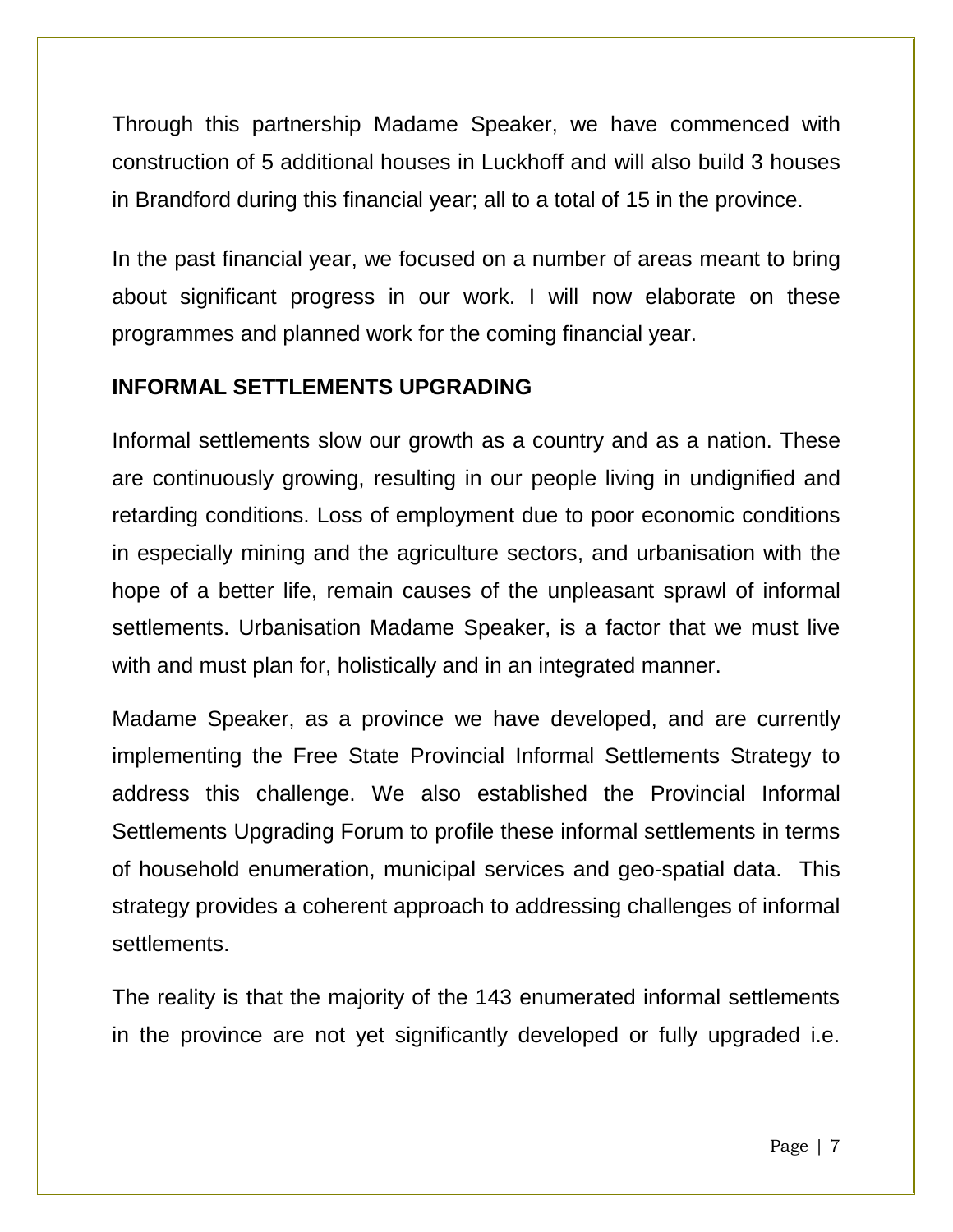relocation to green-field housing projects nor the provision of significant interim interventions to mitigate living conditions.

Progress made thus far includes, 6 upgraded informal settlements, 26 completed township establishment, 13 township establishments in progress; 8 informal settlements with completed installation of water and sanitation and 12 informal settlements where installation of water and sanitation is in progress.

Honourable Premier, infrastructure is essentially a key factor in upgrading informal settlements. As such, all our projects include installation of basic infrastructure as part of developing sustainable human settlements. We will continue to upgrade our informal settlements with access to basic municipal services, provide security of tenure and continue to build in a manner that addresses spatial disparities of the past. On the whole, we will use human settlements development to address other sustainability issues viz. environmental challenges, generate economic empowerment, enhance social capital and build institutional capacity.

In this financial year, we have planned the following number of sites per district; Fezile Dabi: 3668, Lejweleputswa: 5886, Thabo Mofutsanyana: 2420, Mangaung: 860 tallying to a total of 12834 sites. These are almost twice more than in the past financial year.

Our integrated approach in eradicating informal settlements and development of new settlements is also addressed through our other programmes such as catalytic or mega projects.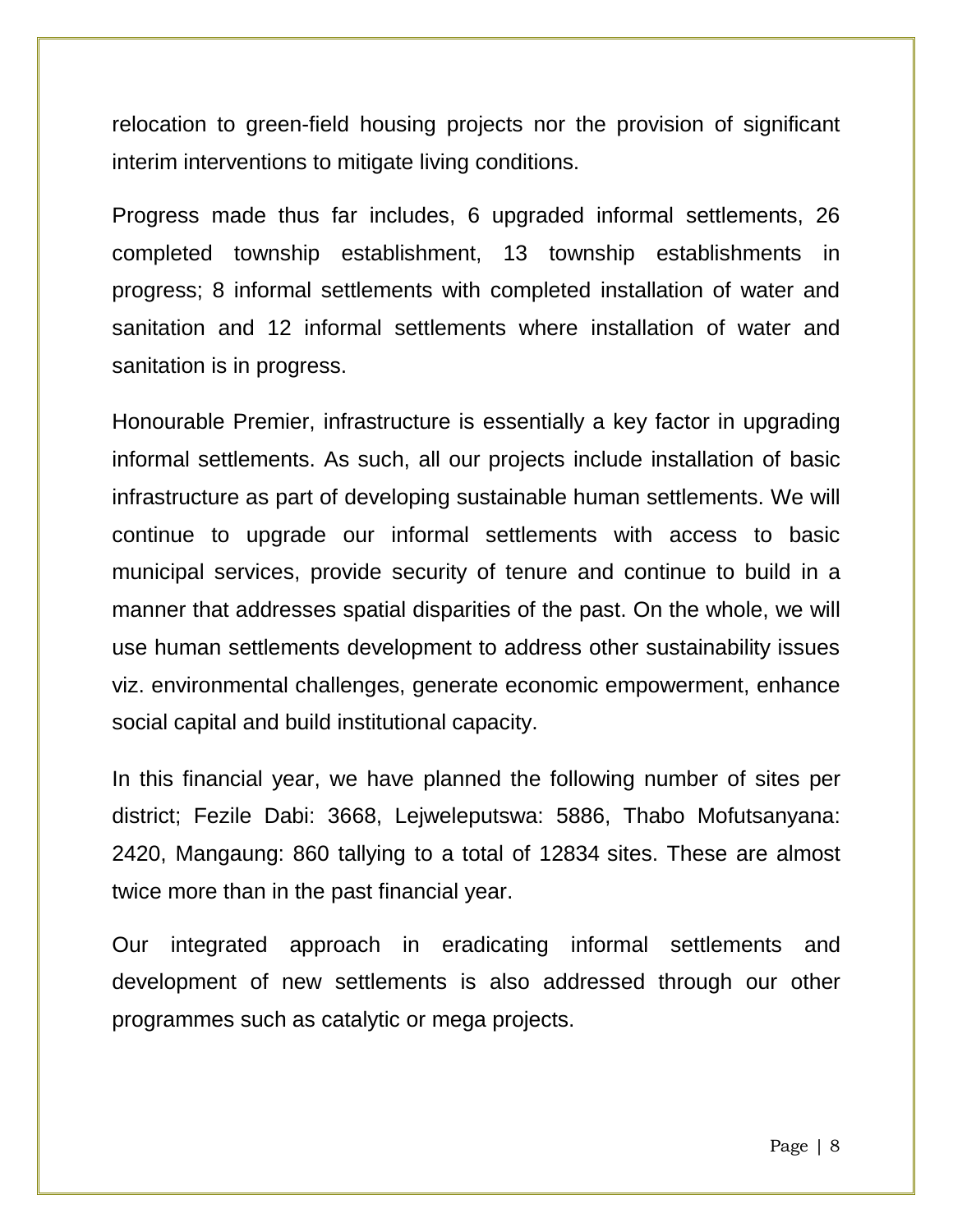### **MEGA OR CATALYTIC PROJECTS**

Honourable Premier, catalytic projects are by definition meant to restructure settlements patterns and make positive changes on the environment while achieving sustainability and integration through human settlements development. The Human Settlements Catalytic Programme ranges from mega scale inclusionary neighbourhoods to small but high impact spatially targeted interventions, with high returns on the human settlements value chain and final products.

In line with the country's priorities as outlined in the National Development Plan, through these programmes, we are also ensuring land acquisition for further development closer to places of work, thus addressing the effects of apartheid spatial planning.

Madame Speaker, I am happy to report that as part of the first implementation phase of these projects, we have identified and approved the following catalytic projects in the Free State:

**Sasolburg Properties, in Metsimaholo**, was announced in the past financial yea. For this project, urban design was completed and detailed planning has commenced. These properties have the potential of yielding in excess of 7000 housing opportunities

**Baken Park Extensions in Dihlabeng**: This is a key Informal Settlements Upgrading project to be developed in 3 phases i.e. Extensions 5,6,7. These 3 extensions have the potential to yield in excess of 5000 housing opportunities.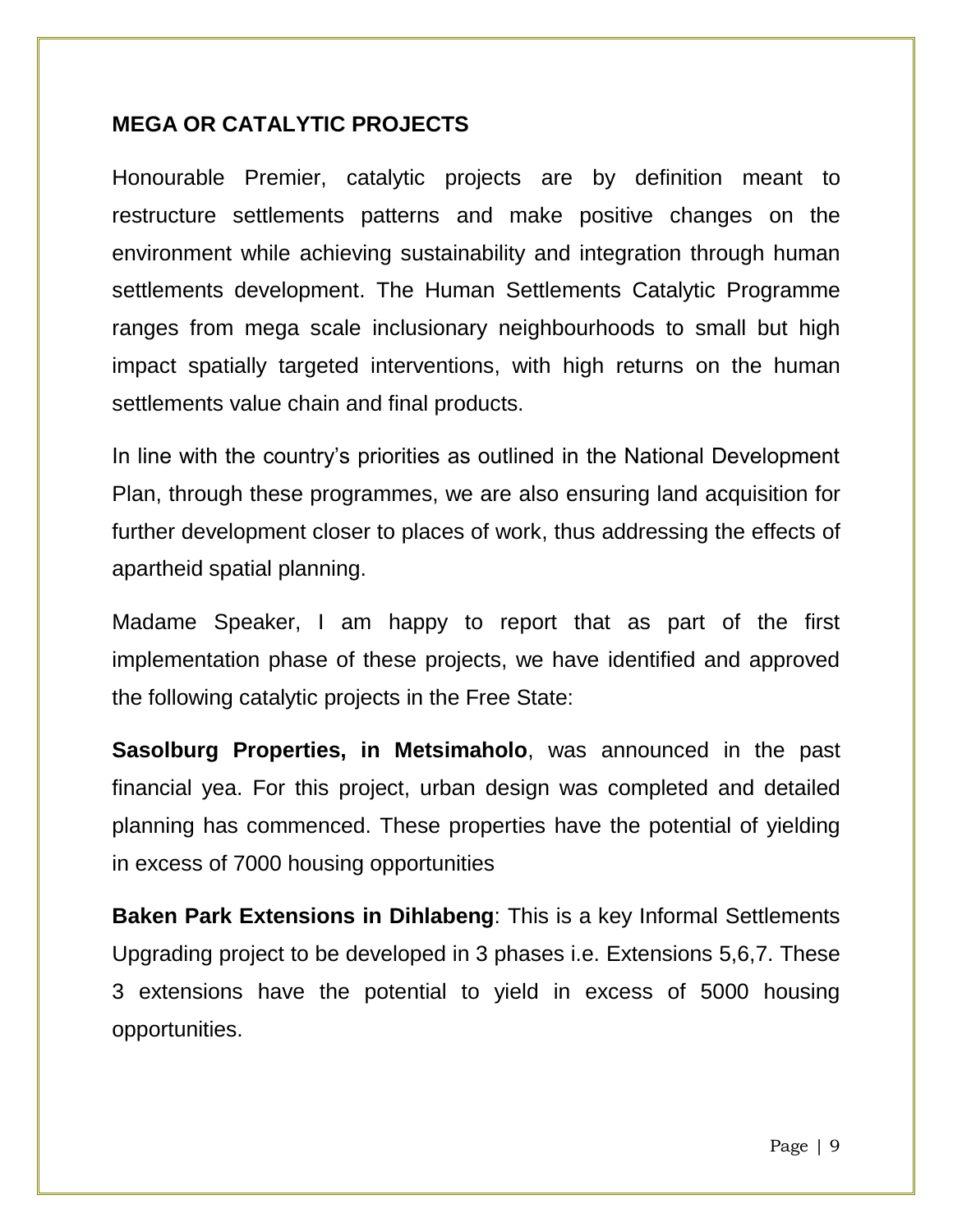All qualifying households from the current Silahliwe and Phola Park informal settlements have been relocated to completed housing units on Extension 5. Connection of services is underway in Extension 5 to replace temporary services currently used.

In order to speed up development and ensure occupation of the houses in this area, the department completed construction of bulk sewer line and the pump station. For the next phase, Extensions 6 and 7, urban design and detailed planning have been completed. Municipal basic infrastructure designs have also been completed and we will commence with construction of services in this financial year.

### **Estoire/Airport Node Development in Mangaung**

We have commenced with revision of the urban design to reflect spatial transformation principles. Detailed planning will commence as soon as the urban design has been completed. This property has the potential of yielding in excess of 3800 housing opportunities.

Madame Speaker, in addition to the three prioritised projects, the province has identified 2 more catalytic projects, and requested the Minister of Human Settlements to approve these. The said projects are:

- **Caleb Motshabi – Kgotsong** mixed development which is expected to yield in excess of 7500 housing opportunities.
- **Vista Park extension 2 and 3** which are expected to yield 5092 units on completion.

Our mega projects will make significant impact on the lives of our people in their implementation value chain through job creation and economic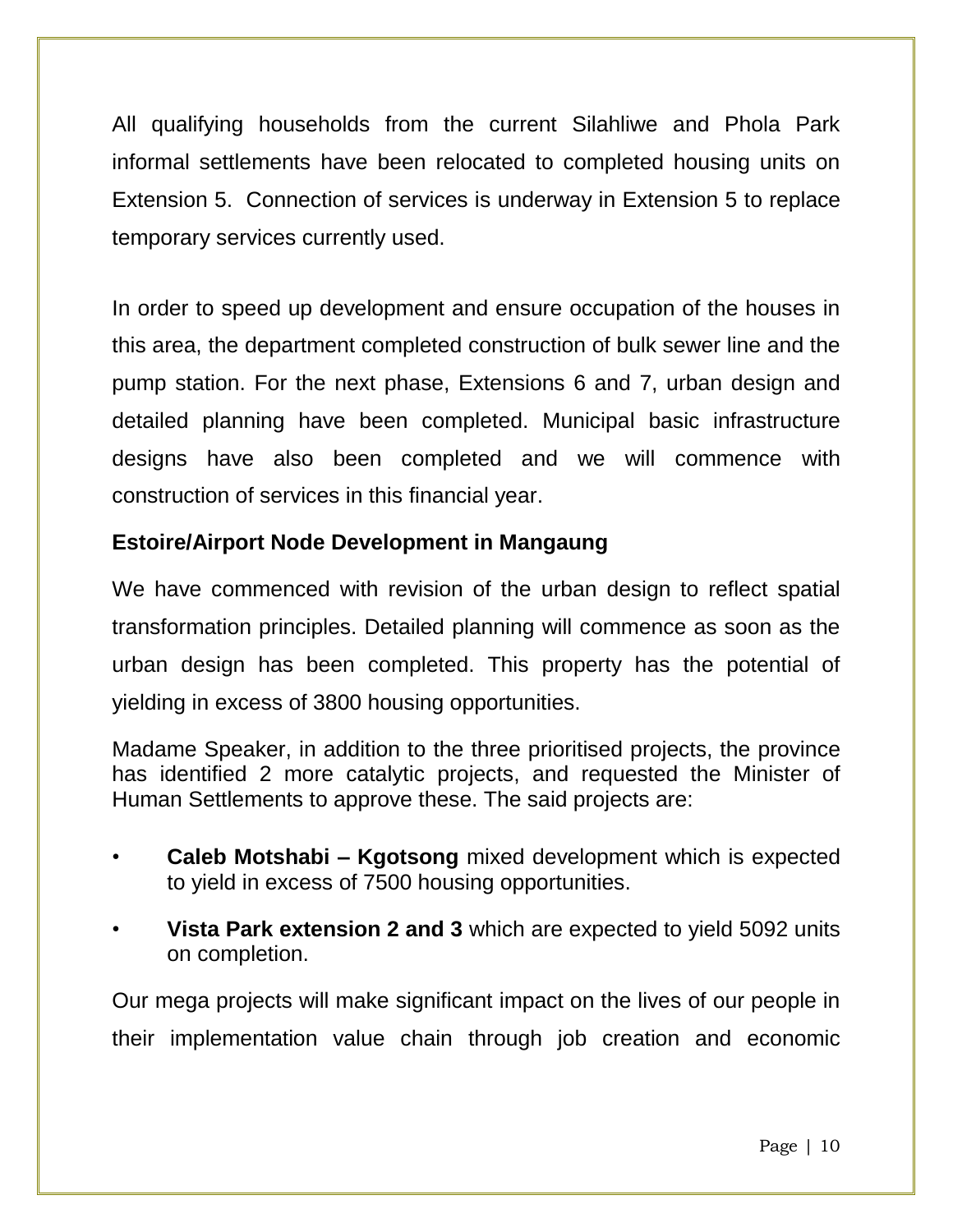development, and once completed, they will, as homes, provide stability and shelter.

### **LAND, A NATIONAL PRIORITY**

Land ownership is a critical factor for radical economic transformation and for a definite sense of ownership. In line with national priorities, we have prioritised land ownership through acquisition or release of suitable land for human settlements development.

Let it be noted Madame Speaker, that the processes for land acquisition and township establishment leading to finally having an area declared ready for human settlements development form part of our reporting. This is a part that often goes unnoticed however remains critical to the final product and service delivery. Batho ba rona ba tsebe hore re ntse re sebetsa ho eketsa ditsha tse teng, ho etsa hore bodulo bo hantle bo be teng mme re kopa hore bas eke ba ipeha hob a ho ipeha ho diehisa tswelopele le phumantsho ya bodulo.

Madame Speaker, at times, as in Moqhaka, Kroonstad and Viljoenskroon, we have potential sites that due to unavailability or insufficient bulk infrastructure, we cannot develop further. In these instances, also, the municipality cannot afford to provide bulk infrastructure. Kroonstad in particular, is an area in extreme distress as many elderly people are renting shacks, mainly in backyards, due to lack of sites. This depletes their meagre earning as it forces them to share their pension with landlords, leaving them poorer.

Honourable Premier, many of these have worked on farms or as domestic workers and gardeners; thus contributed to development of the economy of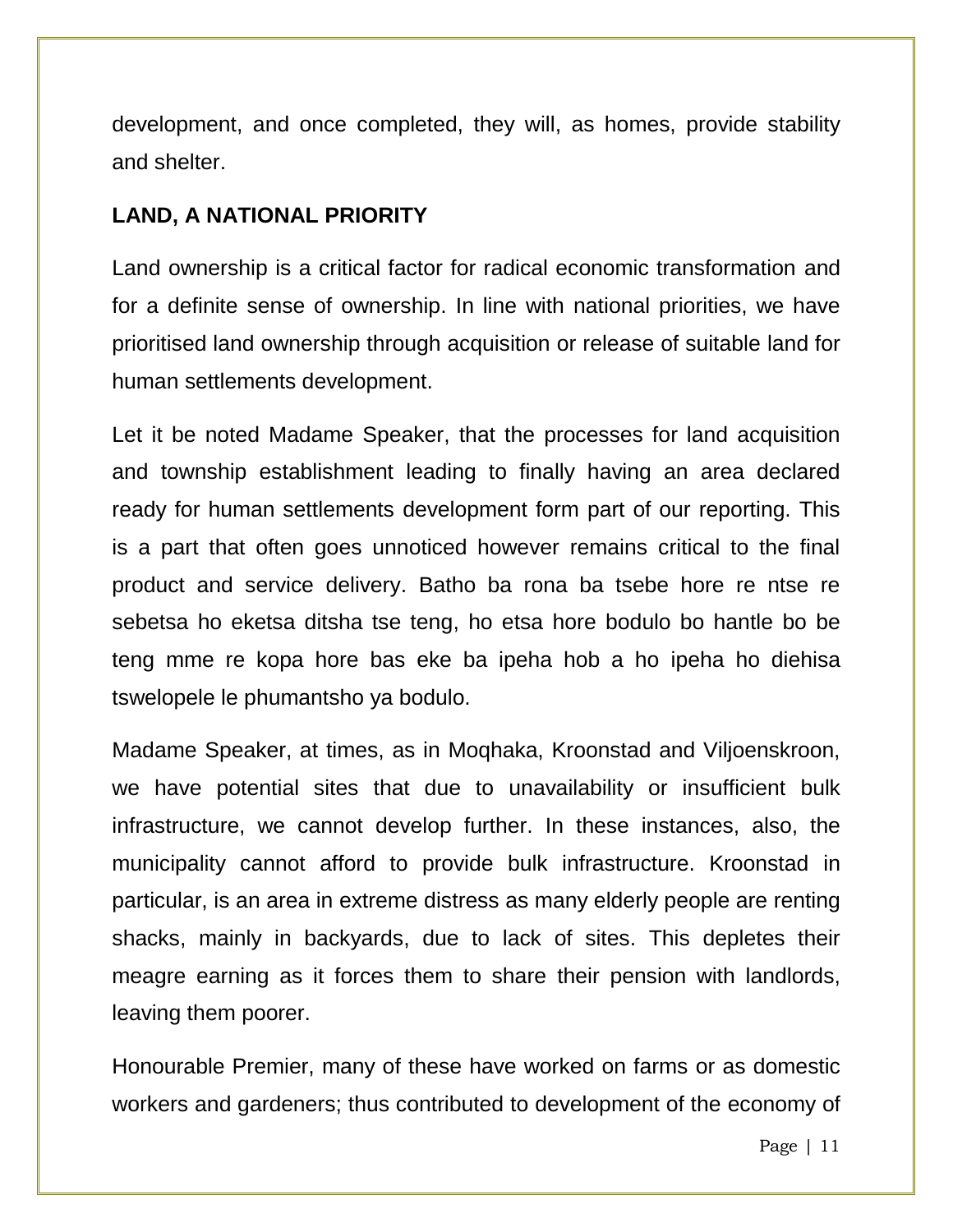this country. They however have little or nothing to show for it and still do not have homes. The problem has gone on for too long at the detriment of this community and others throughout the province; depriving them of a sense of ownership, sense of self and family roots. The impact hereof is felt generation after generation where in some households, there are at least 3 - 4 generations of renting families.

Madame Speaker, this being a wider problem in most municipalities, we need to pay special attention to addressing it through adopting an integrated, and intergovernmental approach to its resolution. We also plead with municipalities to issue sites to those who can afford to build for themselves and not only for government subsidised houses.

### **ADDRESSING THE DIRE NEED FOR TITLE DEEDS**

Madame Speaker our mandate includes ensuring security of tenure for our people. This is also the message of the Manifesto of the ruling party and government's key priority as it forms part of land allocation and ownership. We are resolute in our plans to accelerate the programme of issuing title deeds to our people for both the old stock and the current Breaking New Ground (BNG) houses. Our ideal is to issue title deeds as we complete each house.

Title deeds place ownership and security of tenure in the hands of our beneficiaries. We have registered 4386 title deeds for the 2017/2018 financial year. Our target for 2018/ 2019 on the backlog is 15 835 title deeds. There are 2923 title deeds ready to be registered on running projects currently.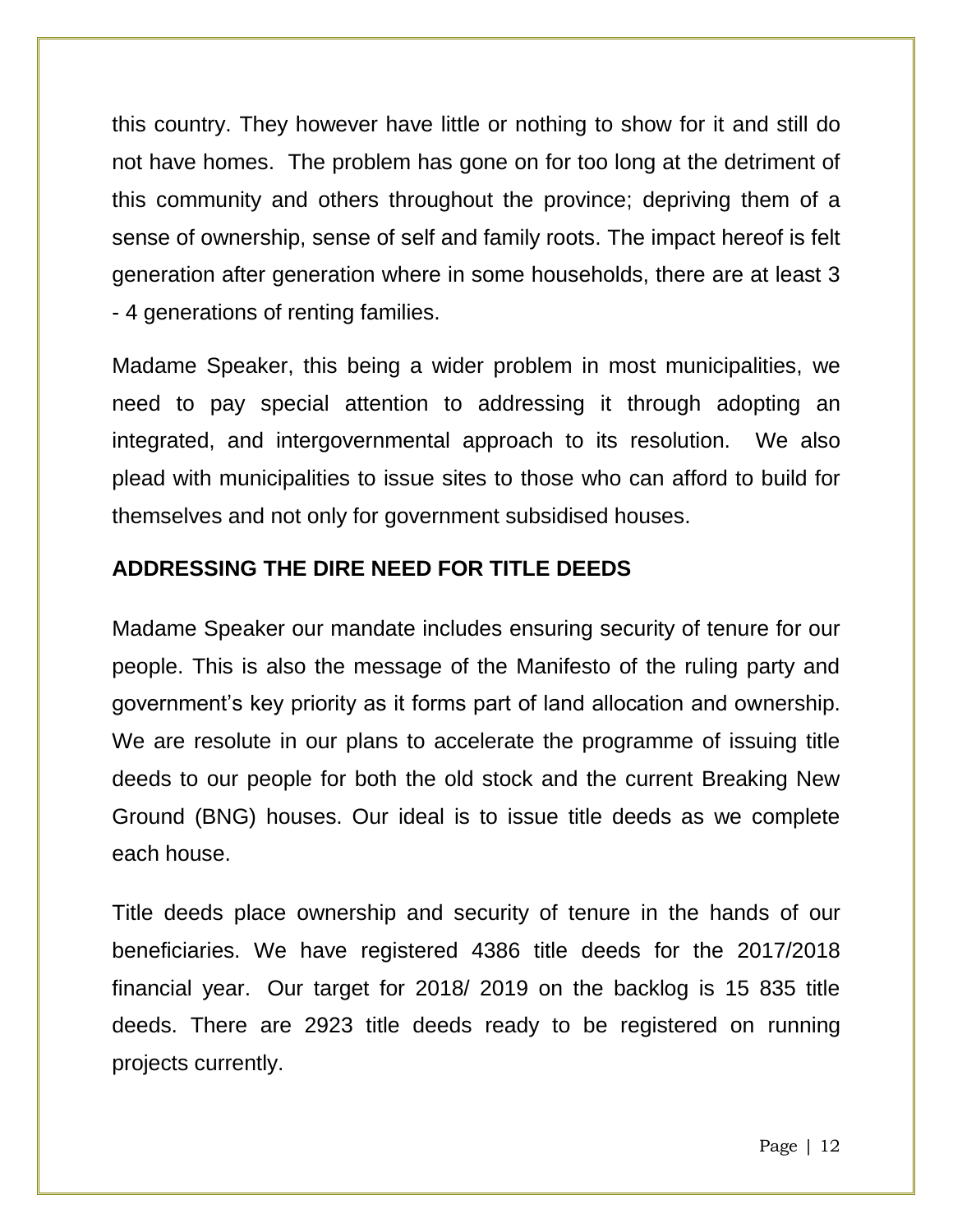As part of these commitments, and as mentioned in SOPA 2018/2019, we have also prioritised pre-1994 government housing stock formally owned by the North West Housing Corporation in Thaba-Nchu, to be transferred to beneficiaries; a process we have already started with a symbolic handing over last year.

Let me indicate Madame Speaker that our current performance on this important priority has been slow. This is due to a number of challenges, some beyond our capacity. Challenges impeding progress are mainly in systems and processes of creating and finally issuing title deeds. Examples of these are: townships that have not been proclaimed, site numbers that do not correspond with information at the Deeds Office such as sites changed irregularly without registering this change and informing the department. While this is a long term problem that covers vast areas of our province, we have devised strategies to speed up registration and issuing of title deeds.

Some of these being appointment of dedicated Project Manager to speed up municipal signing of deeds documents and delivery of registered title deeds at Deeds Office.

The department has also sought to remove non-performing conveyancers from the allocation of 2018/19 financial year, and re-allocate it to best performers. We also capitalise on the commitment from Deeds Office that targets registration of title deeds for RDP houses in 5 days from the date of lodgement.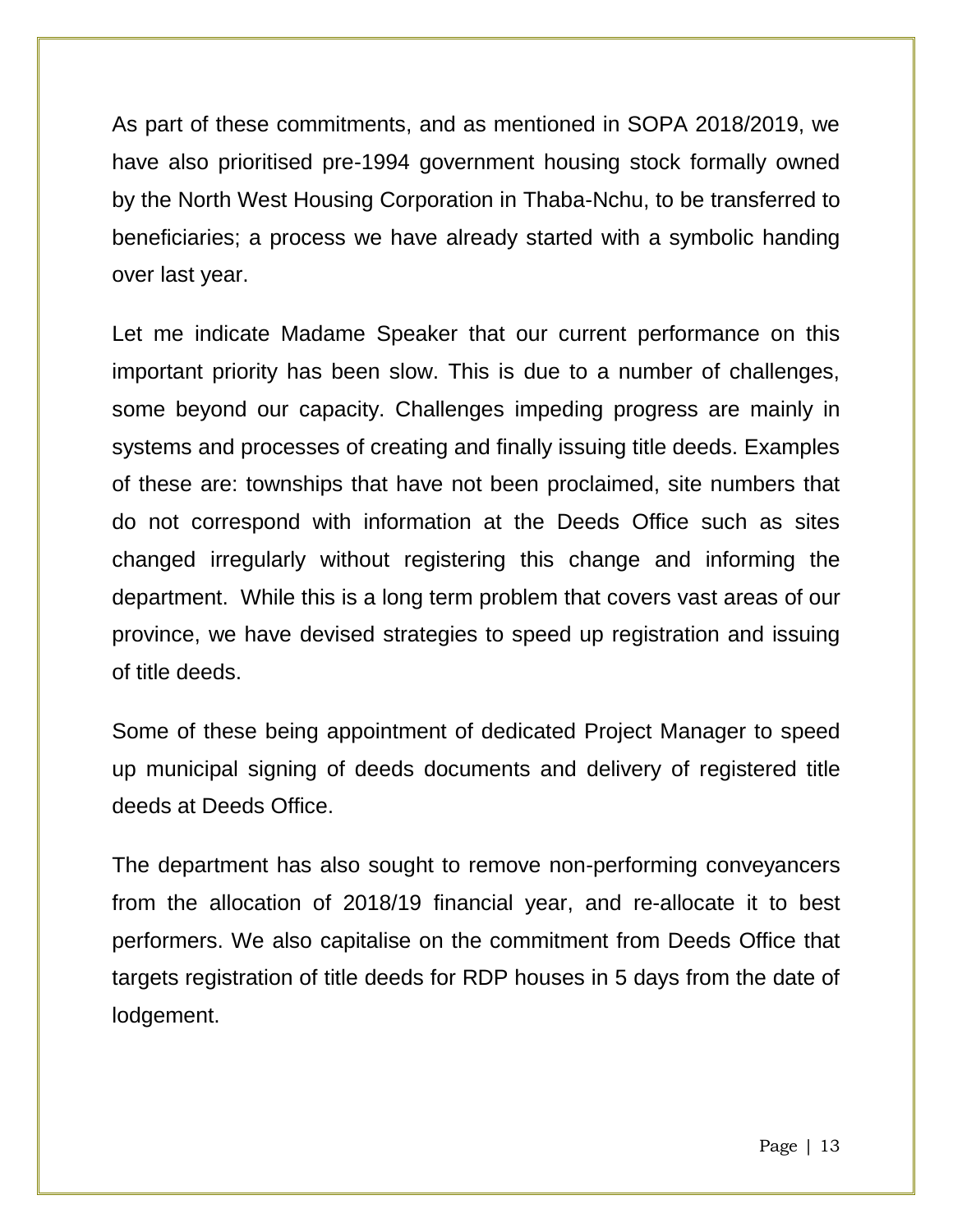In other instances, closer to home, disputes over ownership of sites, illegal sales, beneficiaries occupying wrong sites, deceased beneficiaries whose estates have not been registered with the Master's Office, family disputes over ownership and more, much retard our progress.

Madame Speaker, to address these, we conducted consumer education in our outreach activities; and continue to do so. We also appeal to our communities to draw up wills in order to avoid disputes that at times leave young children homeless and vulnerable. Where there is no will, we appeal to our beneficiaries and the public generally, to have the estate registered at the Master of High Court upon bereavement so that ownership of the estate could be reallocated accordingly. Many of our orphans are left homeless due to parents and families overlooking such critical issues.

### **DEVELOPMENT OF MINING TOWNS**

Our mining towns are of grave concern to this government hence the programme for revitalisation if mining towns was conceptualised and implemented. The overall integrated approach to this development aims to redevelop mining towns like Virginia, whose economy has deteriorated due to closure of mines and resulted resulting in slow economic activity and notably high unemployment. Kroonstad in Moqhaka and Matjhabeng in Welkom have been identified for development as part of Presidential Mining Towns Interventions.

We will continue to implement and support Presidential intervention in these mining. All the informal settlements in the Matjhabeng and Moqhaka Local Municipalities have been included in the National Upgrading Support Programme (NUSP). We will further assist Matjhabeng Local Municipality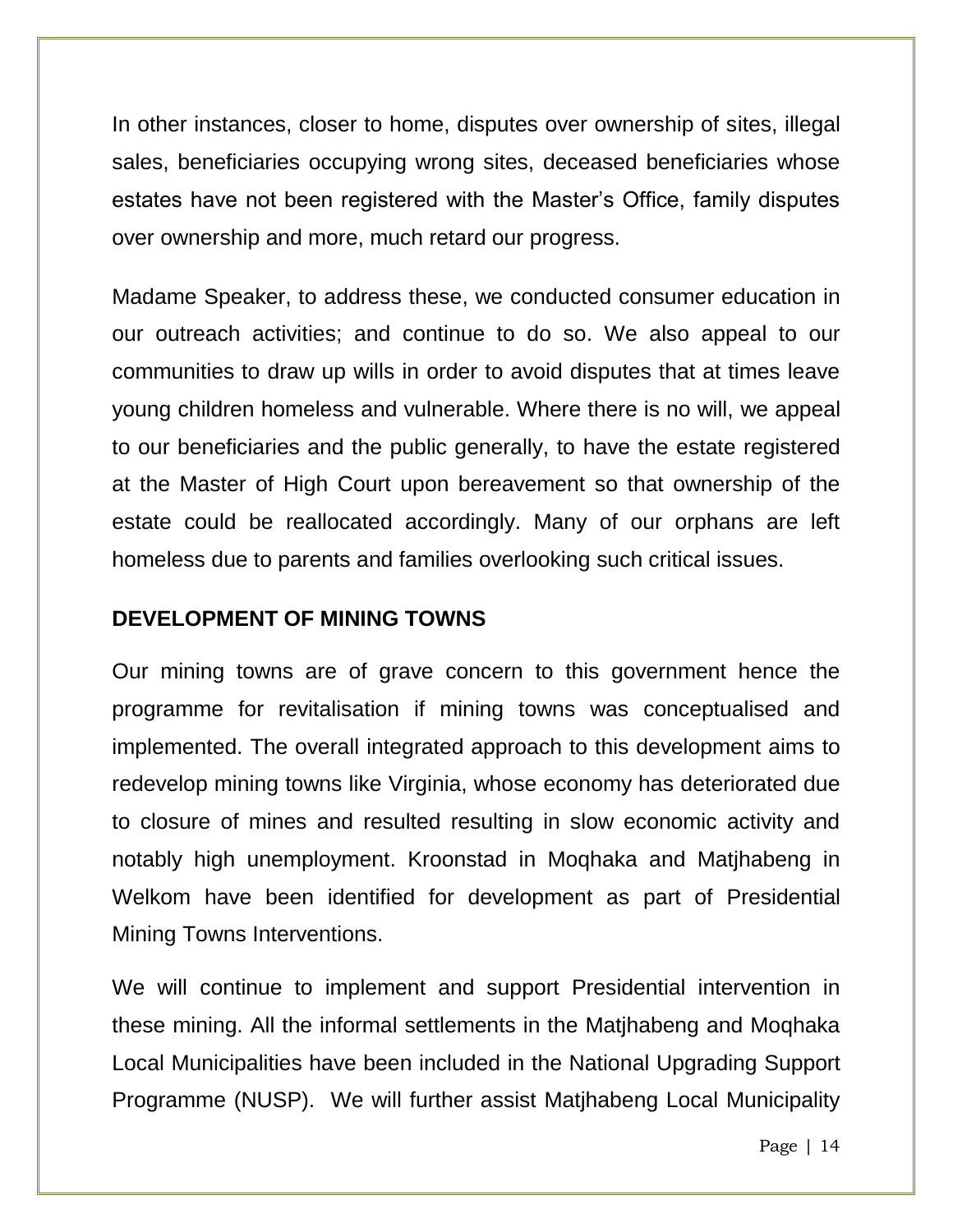with the development of their Infrastructure Master Plan which will assist with identifying infrastructure requirement and investments.

Aligned to this is the development of former mining and other hostels into Community Residential Units. These have been successfully completed in Virginia, Merriespruit Hostel and in Bloemfontein, Mangaung, the Silver and Dark City are in progress and targeted for completion by the end of this financial year. The G hostel in Welkom which was unduly delayed, now has a contractor on site. The project will be closely monitored to ensure faster progress and timely completion. Batho ba rona ba hloka bodulo bo ba loketseng.

# **BENEFICIARY MANAGEMENT AND THE NATIONAL HOUSING NEEDS REGISTER**

Beneficiary management Madame Speaker, is one of the critical areas of our work, and also one that at times hampers progress. The role of beneficiary management is to ensure that we have correct, qualifying approved beneficiaries for correct sites.

We have identified several challenges in this area, which we also have sought solutions for. The National Housing Needs Register was introduced as an overall solution to these problems. This in a nutshell, is an electronic national database of all individuals who have registered their housing needs with the Department of Human Settlements. It is used as a data base and will help the department and other spheres of government, particularly municipalities, to determine different housing needs of individuals, ranging from a need for serviced sites, BNG houses, FLISP,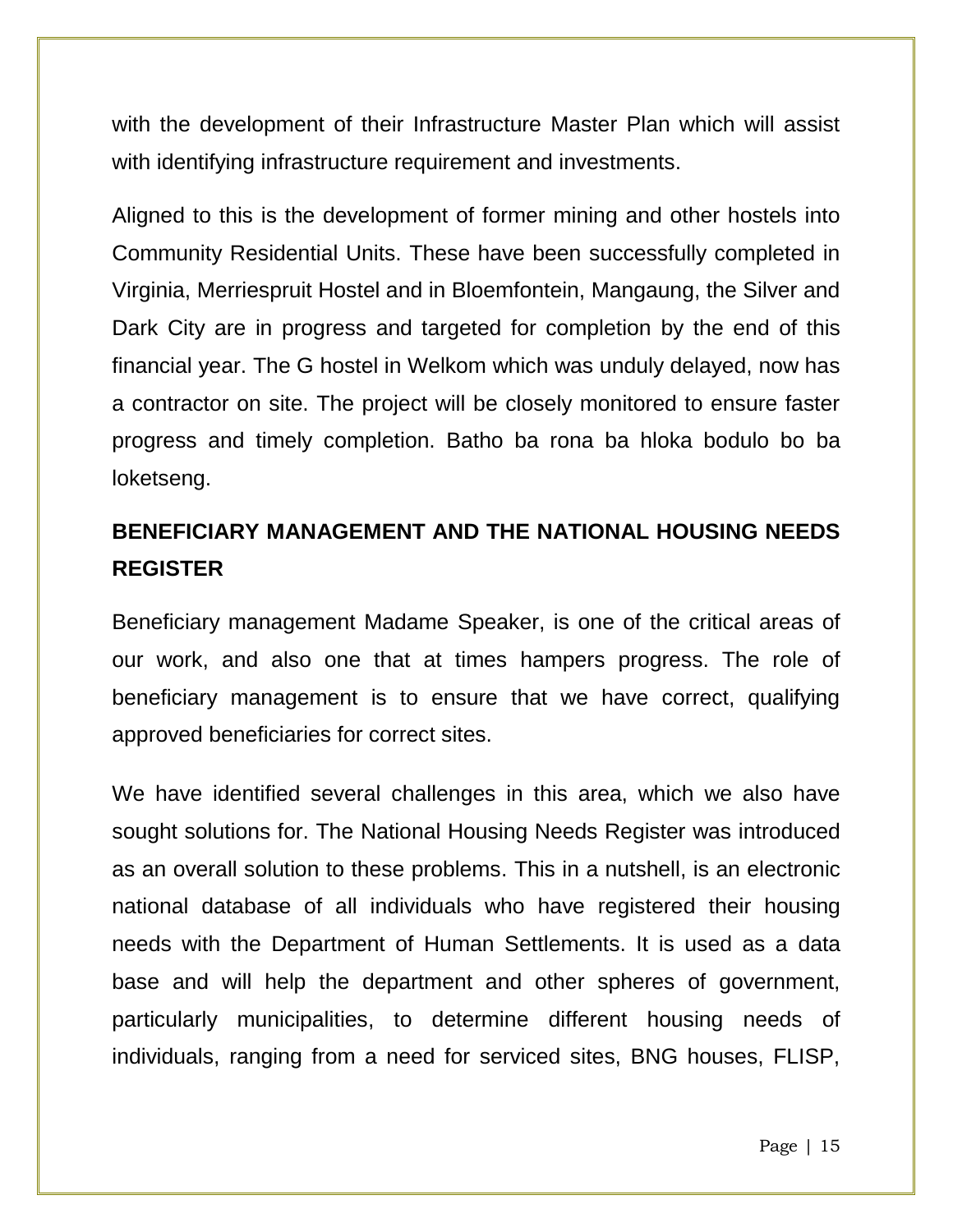#### rental etc.

The department has embarked on a process of compiling this Housing Needs Register for the province as per national specifications. This register operates nationally and enables citizens to register their needs for houses anywhere in the country. It is also linked to the Housing Subsidy System (HSS) and could be used to guide in planning projects according to identified needs and for different housing needs not only Breaking New Ground **houses**.

As an added advantage, the NHNR will eliminate allegations of corruption and tempering of waiting lists where any; and also create a transparent system of allocation of houses that will provide houses on a first come first serve basis.

This process of creating a Housing Need Register is being phased per region and size of municipalities in the province. While the department had targeted completing this process during the 2017/18 financial year, implementation challenges has seen us revise our phased process for establishment of this critical aspect of our work to 2020.

The NHNR gives the public an opportunity to update their details and housing preferences as and when they deem necessary throughout the year. Those registered also get confirmation of their registration and confirmation of updates made on the system, making this easily manageable. Updates may also be submitted at the local municipal offices.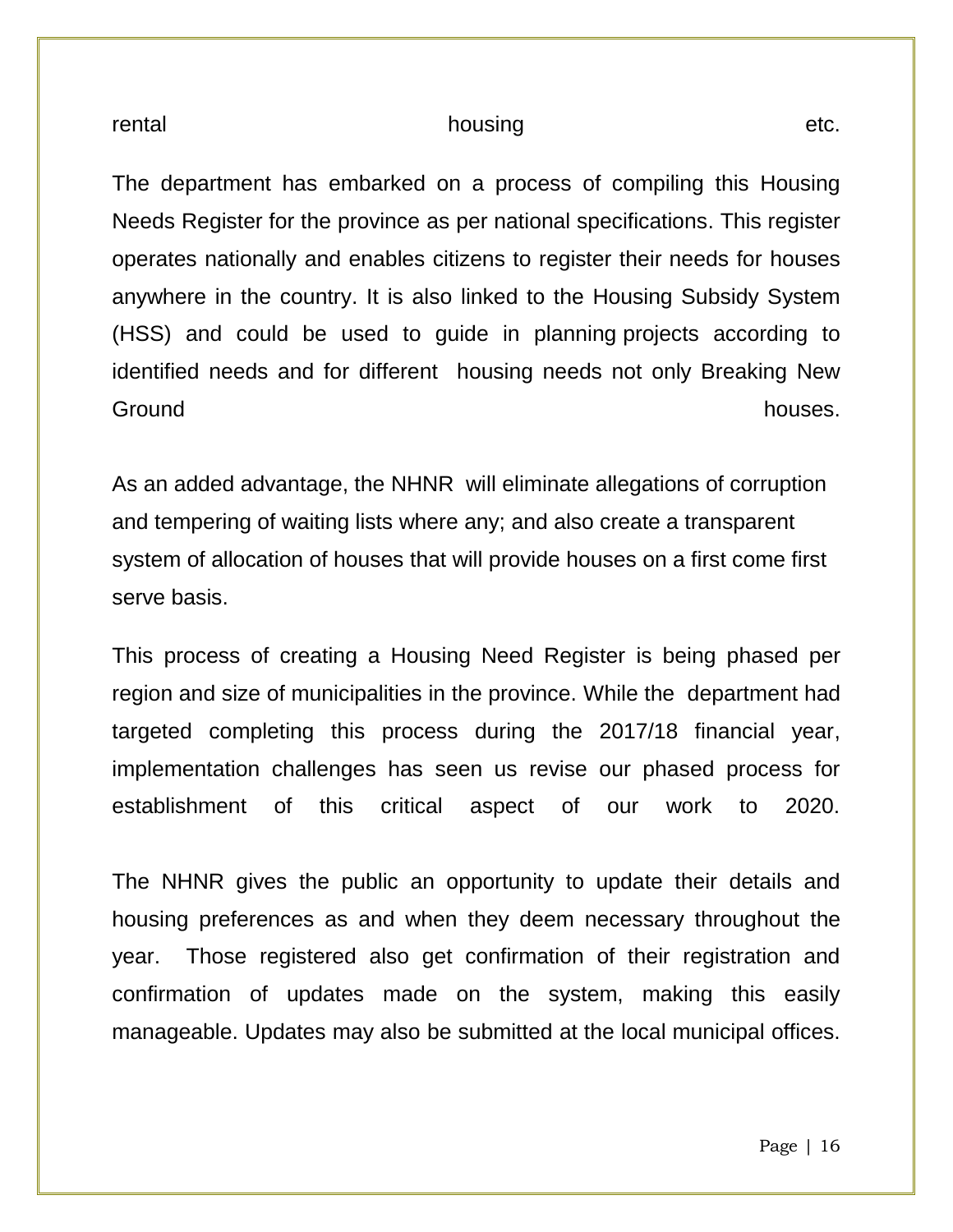For efficiency and decentralisation, the province will train municipal officials sufficiently on the system. All municipalities will operate and use this uniform system for their housing allocations henceforth.

### **RENTAL HOUSING TRIBUNAL**

Madame Speaker this year the department will for the first time regulate the rental housing market in the province. We are in the process of establishing the Rental Housing Tribunal in line with the Rental Housing Act 50 of 1999.

This tribunal is the authority that will manage relations and disputes between landlords and tenants in the province. It will be of great benefit particularly to the tenants who are mostly the victims of unscrupulous landlords, who are exploiting desperate tenants through exorbitant rental prices and inhabitable living conditions in their properties.

Although incidents of tenants' abuse are mostly experienced in major towns, especially by the students, the tribunal functions also extend to the ordinary backyard dwellers irrespective of the size and location of the rental establishment.

This is the authority which has equivalent powers to that of a magistrate court and it therefore a cost free mechanism that ensure access to justice speedily and without any payment.

Our communities will be educated about their rights and responsibilities when they enter into rental housing relationships in order to ensure that rental housing is efficiently and effectively managed to ensure that the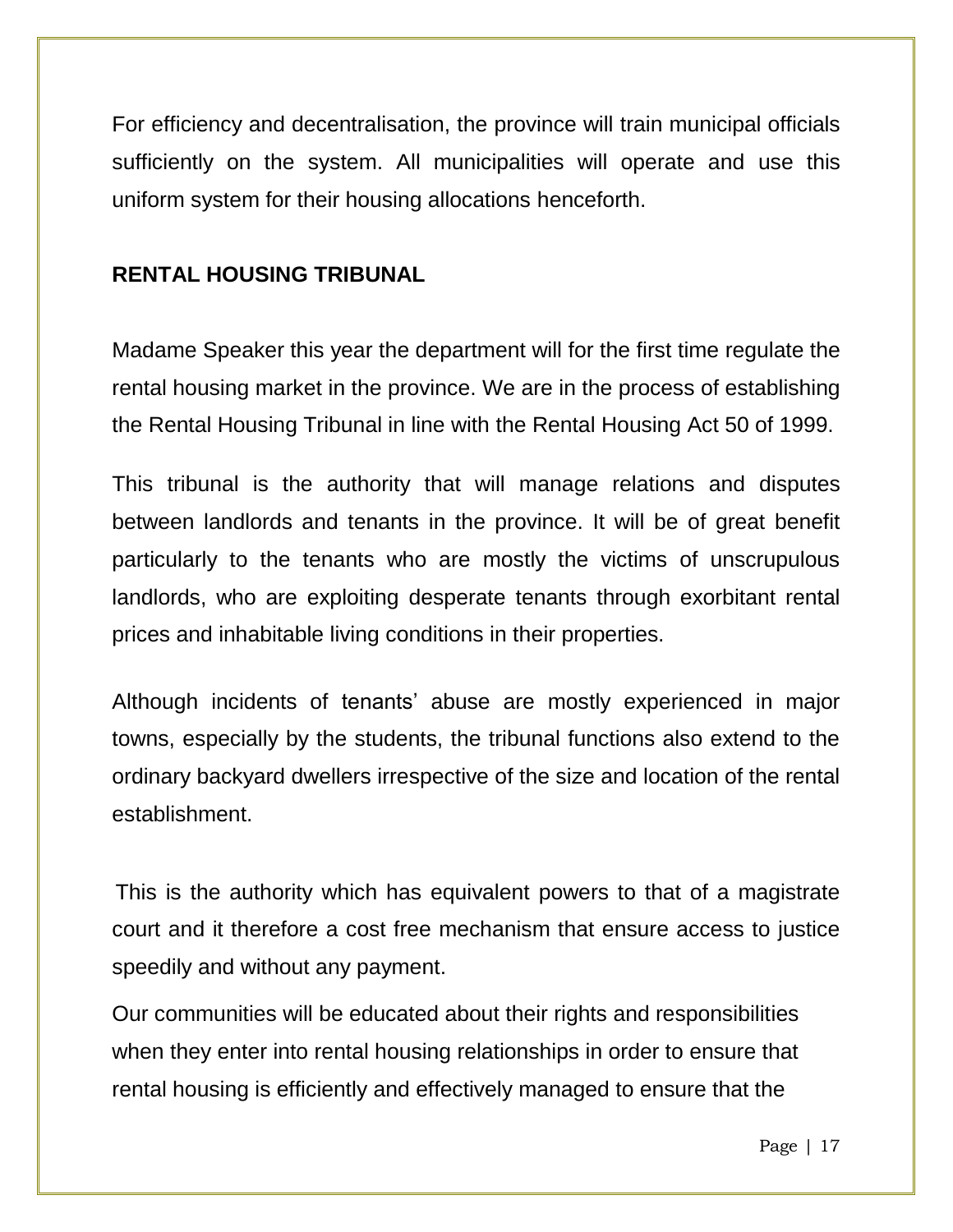sector contribute meaningfully to mandate of provision of adequate housing to our people.

### **COMPLETION OF INCOMPLETE HOUSES**

Madame Speaker I have to highlight this priority as it has denied many of our people homes. This is a priority we are carrying through in the current financial year and giving it much attention to ensure that our people are housed in dignity. We will demand quality and commitment from our contractors to complete the work they are given within stipulated time frames. We also have a retainer clause in our contracts and stringent conditions for contractors to adhere to stipulated time frames.

A sad fact this is Madame Speaker. What is critical however is that we have strategically planned for the completion of these. Certain of our challenges, and what we need to do to overcome these, we have embarked on an ongoing audit, and have plans for various towns. We assure those that have been waiting that we are aware of their long wait, and we will fulfil our promises.

# **YOUTH AND WOMEN DEVELOPMENT THROUGH HUMAN SETTLEMENTS**

As per national prerequisite for women empowerment, to date the department has 30% of its budget allocated to women contractors. This is in line with government's women empowerment and development policies and overall redressing the imbalances of the past. Most women contractors in our employ have more than 10 years of continuous experience in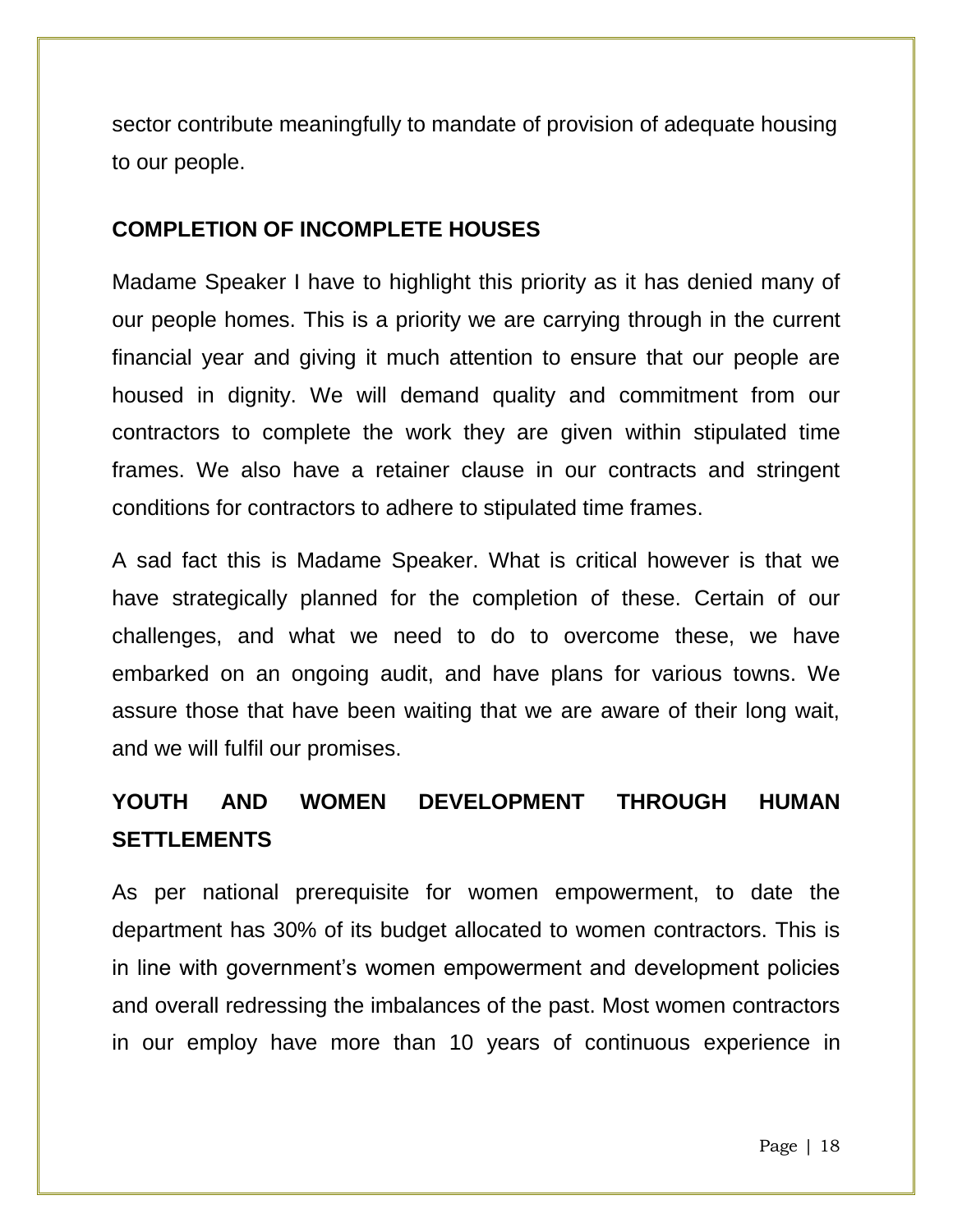construction of our houses - making this a significant achievement in development of women contractors.

We are committed to making human settlements development an active partner in radical economic transformation. In our endeavour to meet this commitment, we will explore the human settlements value chain to exploit economic opportunities at each level of the process towards empowerment of the previously marginalised. Our contractors are already employing locals for construction and are consciously biased towards youth and women development.

As part of ensuring this development the department has gone into partnership with the National Home Builders Registration Council (NHBRC) to roll out training that will particularly focus on construction industry, and provide skills for unemployed youth who are interested in construction. Furthermore, the department will, where possible, make arrangements with contractors to provide employment to these NHBRC trained youth.

### **SPREADING THE SPIRIT OF CARING - INSTITUTIONAL HOUSING**

Madame Speaker, we are proud to mention that Bokahosane ba bana, a home for abandoned children in Gelukwarts, Kroonstad, was handed over to Social Development in the past financial year and is fully functional. It is now fully operational.

### **FINANCE LINKED INDIVIDUAL SUBSIDY PROGRAMME**

Honourable Premier, the Finance Linked Individual Subsidy Programme is government's effort to address housing needs for the gap market. This is the market that does not qualify for fully subsidised government houses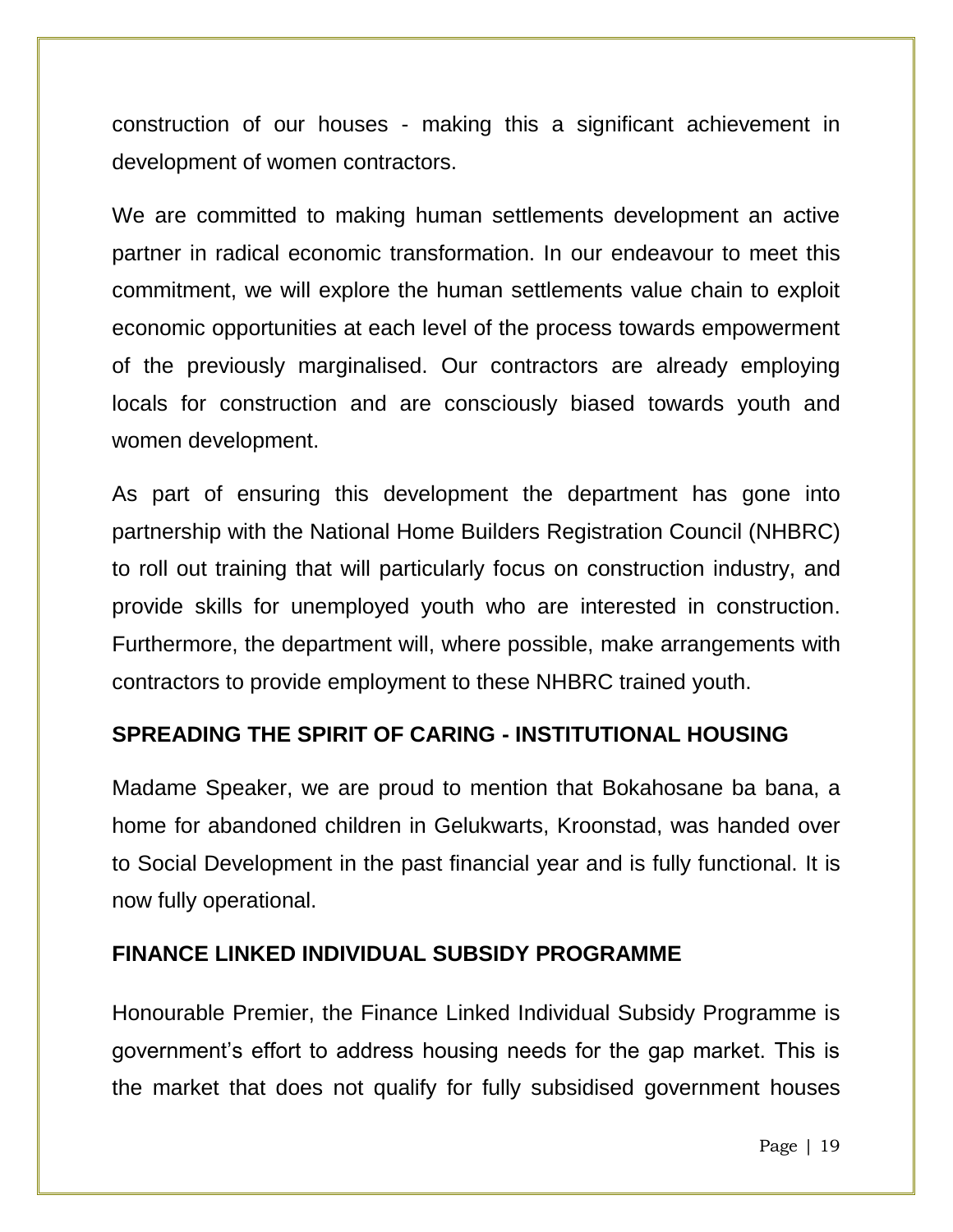and struggles to qualify for bonds or loans at financial institutions. The first term of implementation of FLISP has provided us with insights into its limitations. Since its inception in 2014, we have managed to support 121 beneficiaries due to challenges such as shortage of housing stock within the then limited price range, limited qualifying individuals due to among others, salaries higher than the limit although still within the gap market, and overall bad credit records.

Motsamaisi wa dipuisano, this has resulted in a gap within a gap market particularly due to salary brackets that are still low enough to qualify for FLISP, but are too low to obtain mortgage loans. **The implications Madame Speaker, is the creation of a generation of young adults who will rent for the rest of their lives; t**his being an ensured cycle of POVERTY! We must attend to this problem with urgency.

Let me indicate also that this generation fails to qualify for our government subsidised Community Residential Units and Social Housing Units as they earn too much to qualify for these. This results in this market renting at exorbitant prices, having very little left for their living expenses and relying on loans to live. Alternatively, in order to get cheaper accommodation, they live far from places of work and in return spend more on transport. This Madame Speaker is no way to attaining radical economic transformation and is a definite creation of an endless cycle of poverty and dependence, which we MUST break!

On a brighter side Honourable Premier, the department is happy to announce that even though this is a hard to break market, we have managed to fund 91 families through FLISP in the last financial year.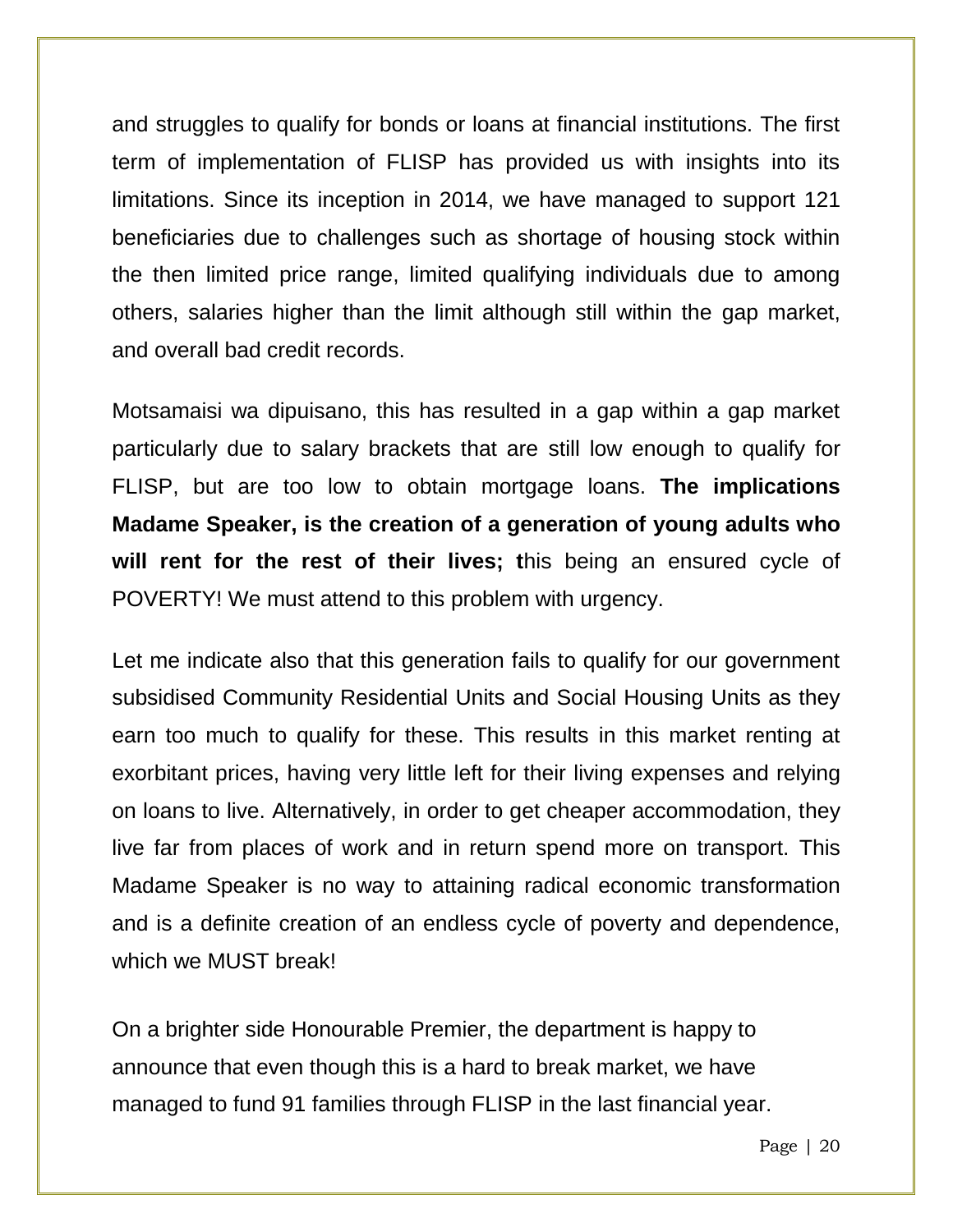We are also going on a rigorous marketing drive to create awareness, inform and educate the public about this programme.

However, the majority of those in the gap market, starting with our own officials such as junior official within government departments, police, nurses, teachers fire fighters etc, fall outside the R15 000 household income while financial institutions gap market is defined up to R23 000 monthly income. This situation is ballooning and needs attention if one aims to decrease the backlog in the gap market.

As we relentlessly seek to address this problem, we are exploring partnerships with other financial institutions that would be more accommodating to potential mortgagees, and would substantially support implementing this programme in the province.

For 2018/ 2019 financial year we plan to provide FLISP subsidies to 225 beneficiaries. As part of our efforts to speed up this process and solve the problem, we will use Hillside view integrated residential project in Mangaung as a pilot project for FLISP.

### **HOUSING FOR MILITARY VETERANS**

Madame Speaker, despite many challenges, we have, to an extent, achieved our goals on this programme. In this medium term we have already built 30 houses in Lourier Park (Mangaung Metro). More houses are in progress in various parts of the province such as in Mangaung Metro (Hillside view), Moqhaka, Matjhabeng, Masilonyana, Mantsopa, Ngwathe, Tokologo and Maluti a Phofung.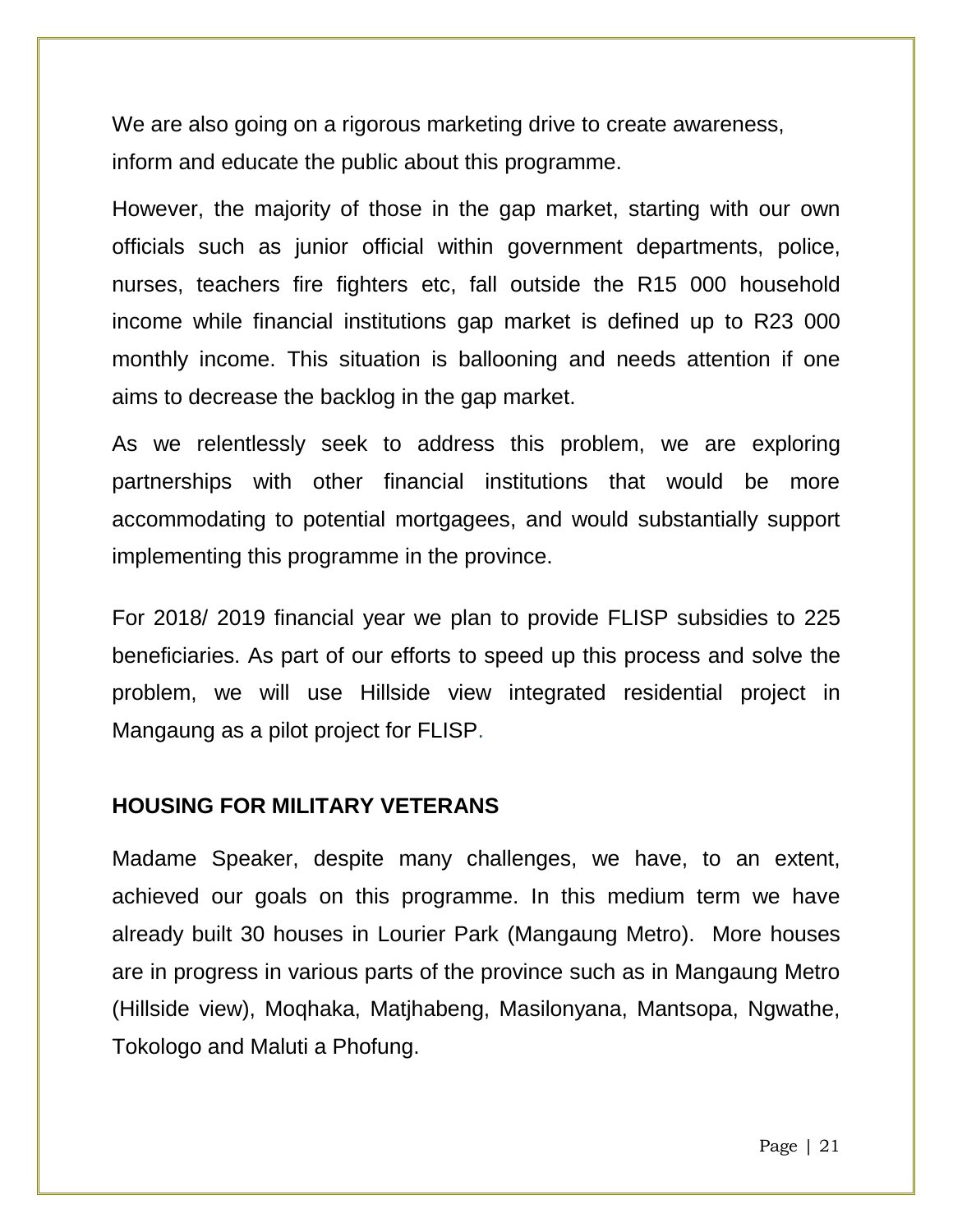We will speed up this process to cater for most of our remaining beneficiaries in this programme. For this financial year, we have planned to build 107 houses.

### **LAND RESTITUTION PROGRAMME**

Land is key for radical transformation and overall restitution of land to rightful owners. In partnership with the department of Land Affairs and Rural Development we have built houses in various parts of the province. We completed 226 houses in Schoonplaas, near Harrismith, and beneficiaries are being relocated to their new homes. The Marabastad project is in progress with 139 of 170 houses complete. Additional land restitution houses are being built as part of the Hillside view project.

Challenges in this programme which result is slow progress are among others family and site disputes. Critically, shortage of serviced sites is one of the causes of slow progress in this programme.

### **MUNICIPAL ACCREDITATION FOR HUMAN SETTLEMENTS DEVELOPMENT**

Motsamaisi wa dipuisano, we will continue to support Matjhabeng, Metsimaholo, Moqhaka, Metsimaholo and Dihlabeng municipalities to achieve Level 1 accreditation and Level 3 accreditation for Mangaung Metropolitan Municipality.

We will continue to support these municipalities to address the gaps identified in the development of the accreditation level 1 in order to ensure that they are compliant and ready for level 1 accreditation: Mangaung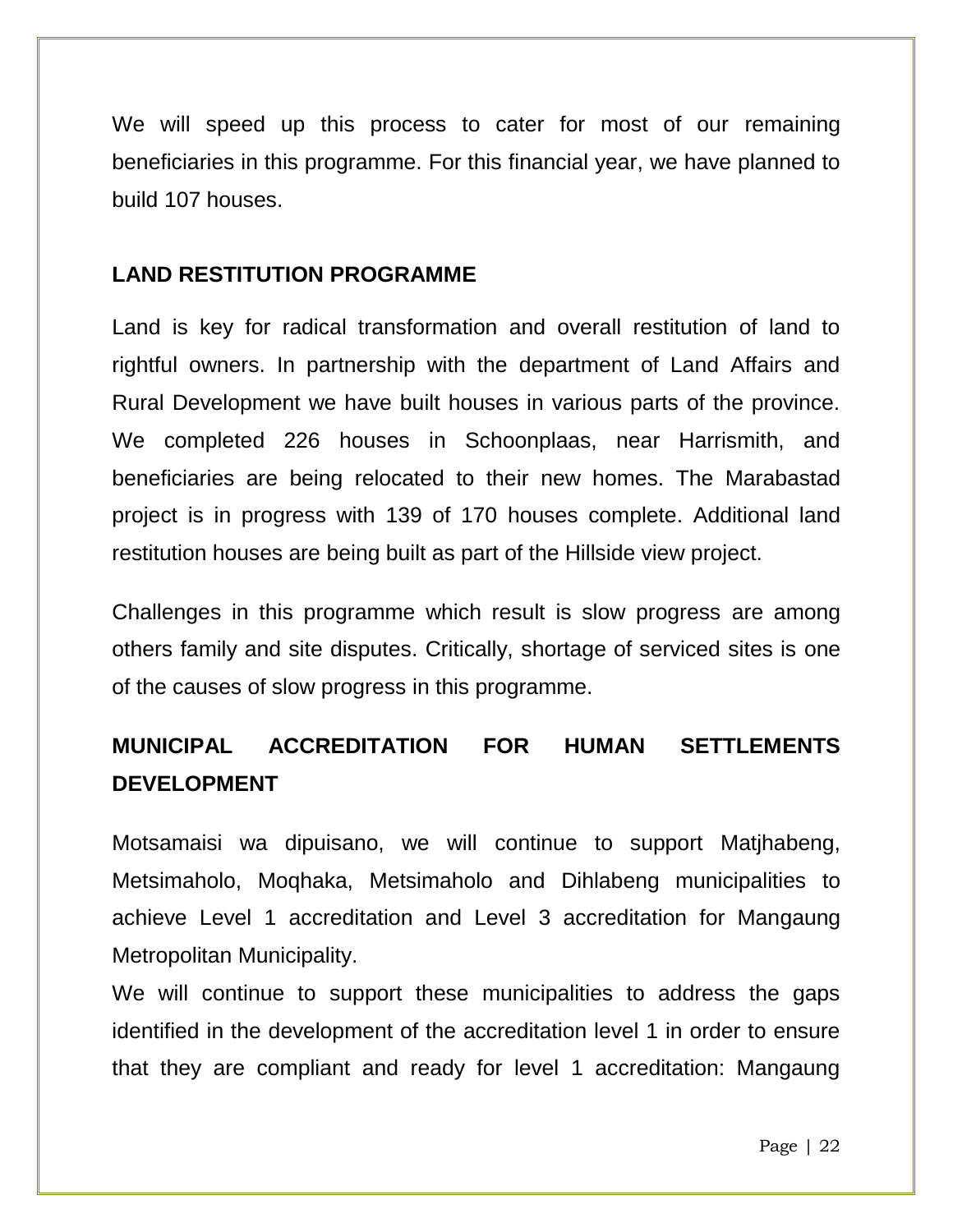Metropolitan Municipality should be able to conduct human settlements development processes when accredited at level 3.

### **BUDGET DISTRIBUTION**

Madame Speaker, in the ruling party's Election Manifesto of 2014, which became a guide for government priorities for the 2014-2019 MTSF, Human Settlements commitment states: '[We will] ensure all South Africans have access to adequate human settlements and quality living conditions through programmes that provide one million housing opportunities for qualifying households over the next five years, and provide basic services and infrastructure in all informal settlements.'

For this financial year, with a total national Human Settlements Development Grant allocation of R1 072 422 000, and additional funding from the province for programmes such as Military Veterans, 2-room and incomplete housing projects, we have planned our budget to meet human settlements commitments as follows:

### **THE OVERALL BUDGET FOR THE PROVINCE IS: R1 113 422 000**

| • Sites $(12 834)$                                 | R329 932 705            |
|----------------------------------------------------|-------------------------|
| • Housing Units (4 605)                            | R654 266 577            |
| • Title Deeds: Current (2 950)                     | R3 105 300              |
| • Title Deeds: Backlog (15 835)                    | R50 187 000             |
| • Prov. Mil Vets Top up funding:                   | R <sub>10</sub> 000 000 |
| • Provincial funding (Two – Room and Incompletes): | R31 000 000             |
| • Expanded Public Works Programme (EPWP):          | R <sub>2</sub> 036 000  |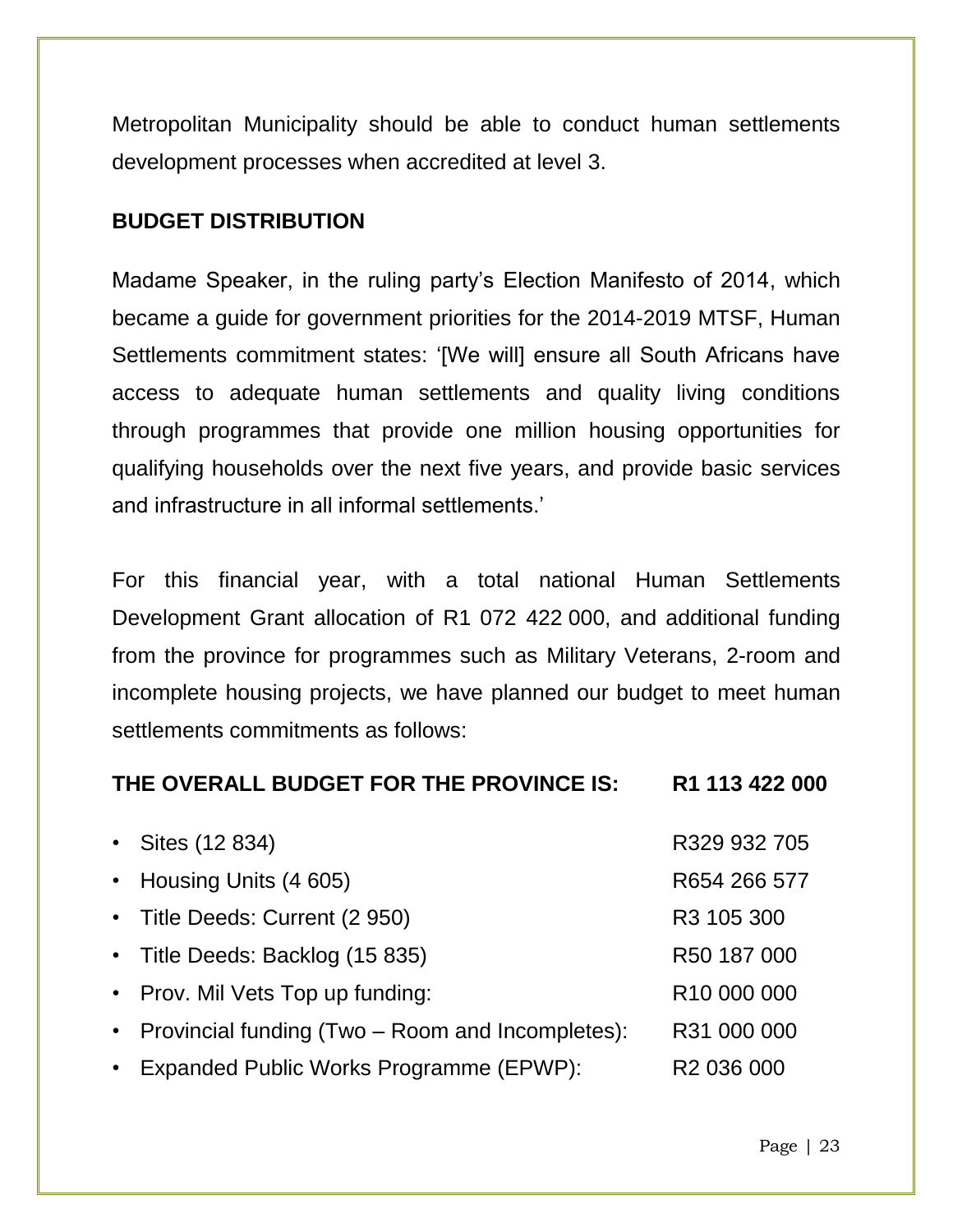Expenditure for each region is as follows:

The Human Settlements Development Grant for 2018/2019 amounting to a total of R1 072 422 000 will be invested in various districts as detailed below.

- **Thabo Mofutsanyana**: A budget of R 221 907 520 million has been allocated to this district meant to provide 1190 units, 2420 sites and 741 title deeds.
- **Fezile Dabi** gets a budget of R233 273 853 million for 750 units, 3668 sites and 764 title deeds
- **Lejweleputswa**: At a budget of R264 243 661 millions, the district will build 591 units, develop 5886 sites and 795 title deeds will be registered.
- **Mangaung Metropolitan Municipality** receives a budget of 268 447 043 million for construction of 1587 units, 860 sites and 600 title deeds.
- **Xhariep District Municipality** gets a budget allocation of R84 549 923 million for construction of 487 units, 0 sites and 50 title deeds.

Madame Speaker, with this budget, we will work diligently and economically to ensure that our people are housed in quality houses and are truly at home. This we will achieve as we seek to add our voice to **Thuma Mina** towards fulfilling the hopes of Nelson Mandela, Albertina Sisulu, Winnie Madikizela Mandela and all those who departed. These left in our hands the responsibility of making democracy a reality.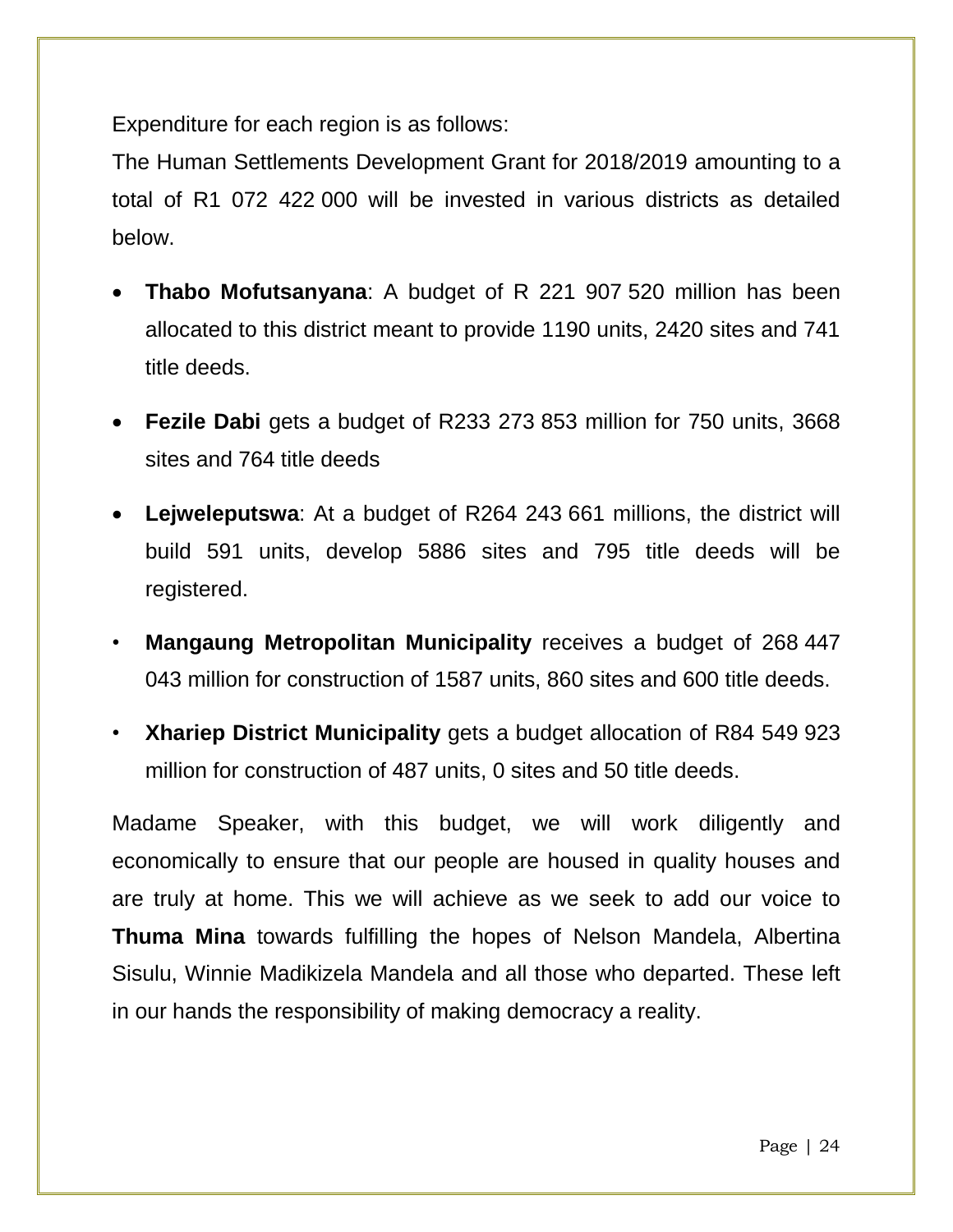### **VOTE 8: COOPERATIVE GOVERNANCE AND TRADITIONAL AFFAIRS**

Honourable Speaker, 2018 is the  $17<sup>th</sup>$  year of democratic local government in our country, and June this year represents 41 years since the 1976 uprising, where the youth took a stand against apartheid draconian laws.

Madame Speaker, Local government, is the sphere of government where all of government work converges; where our people are and where our services are needed most. It the Department of CoGTA's responsibility to ensure that this work is well coordinated for achievement of the desired impact. Due to a range of structural disadvantages created by apartheid, local government in South Africa is still in the process of transformation, and rural areas still require a high level of government intervention to promote development.

The outcome of our  $4<sup>th</sup>$  democratic local government elections on the  $3<sup>rd</sup>$  of August 2016, clearly showed that the majority of South African citizens still believe that South Africa remains a better place to be than it was before 1994, despite numerous challenges.

Speaker, in order to effectively and efficiently implement our system of ward committees. The department finalized the induction of ward committees, except in Mangaung and one ward in Maluti-A-Phofung.

We also supported all municipalities, except Mangaung, with the development and implementation of ward operational plans, as well as development of ward level database of community concern. These, together with real time system of complaints management, augurs well with our strategic agenda of creating a responsive system of local governance, and directly serve as a mitigating factor for community protests.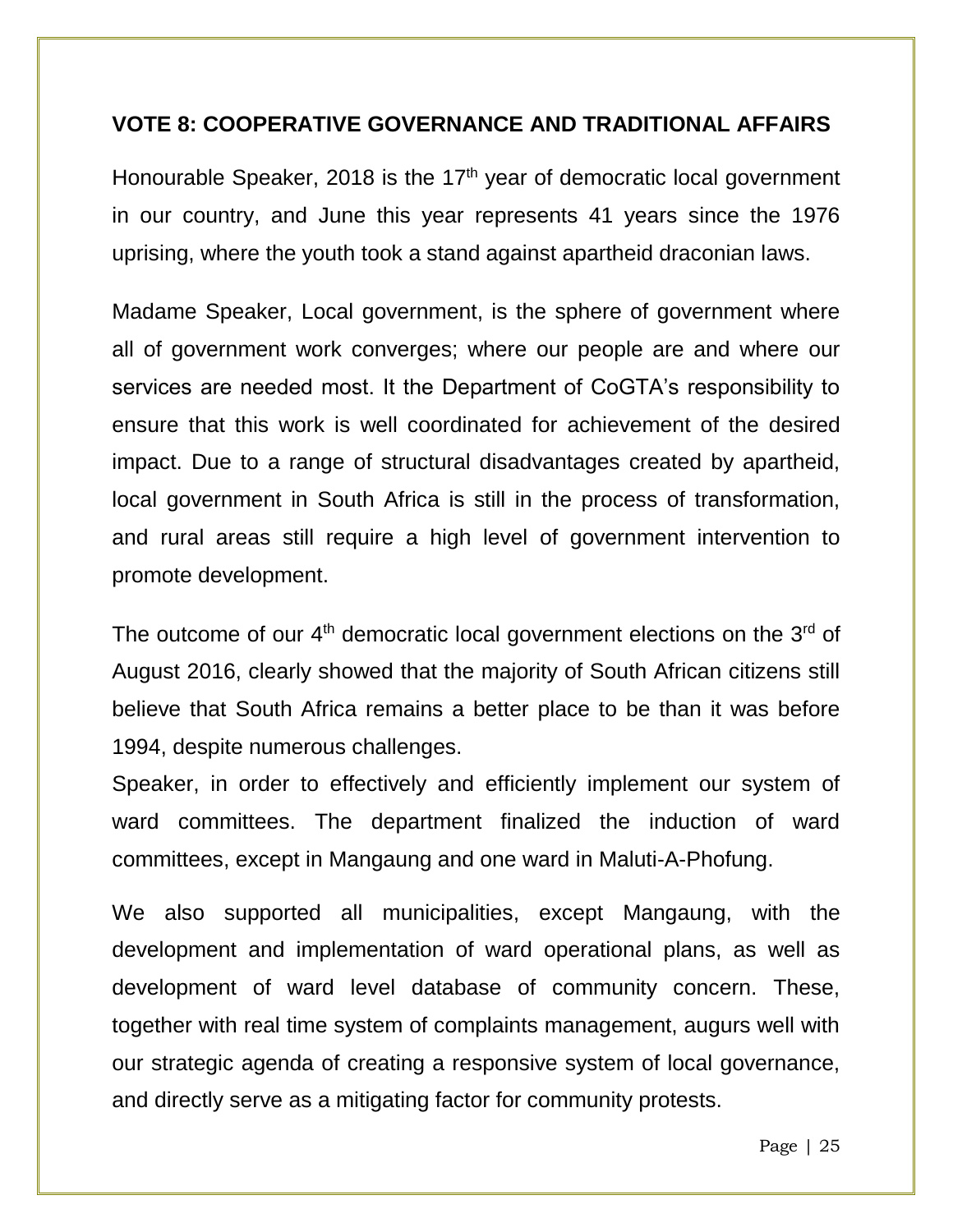Speaker 2019 is a year of national elections and elections euphoria with concomitant social uprising have started earnestly.

The NDP directs us to never turn a blind eye on what appears small concerns raised by communities, things like dysfunctional streetlights, potholes, sewage spillage and water leakages, etc.

- These endeavors will yield positive results to enable municipalities to capture all memorandums received within a reasonable time frame
- We will also expect all memorandums received by municipalities to be captured in the complaints management system and be responded to within reasonable timeframes.
- We will through quarterly reports from speaker's council expect ward councillors to hold regular community report back meetings, with clear indication of the involvement of the vulnerable groups.

Speaker one of the 54th National Conference's resolutions of the ruling party, we will continue to 'Reignite growth" by assisting the municipalities to unite the government, labour, business and communities by having viable Business Forums in all our municipalities and to have proper public participation in such municipalities.

During 2017/2018 financial year, the department has reported on the workshops facilitated by the department to enhance integration amongst all the departments in the planning process. The department has continued to support municipalities to meet the legally compliant integrated development plan. An affirmative move has been made by the department to develop an Integrated Planning and Accountability Model for the 4<sup>th</sup> Generation of IDPs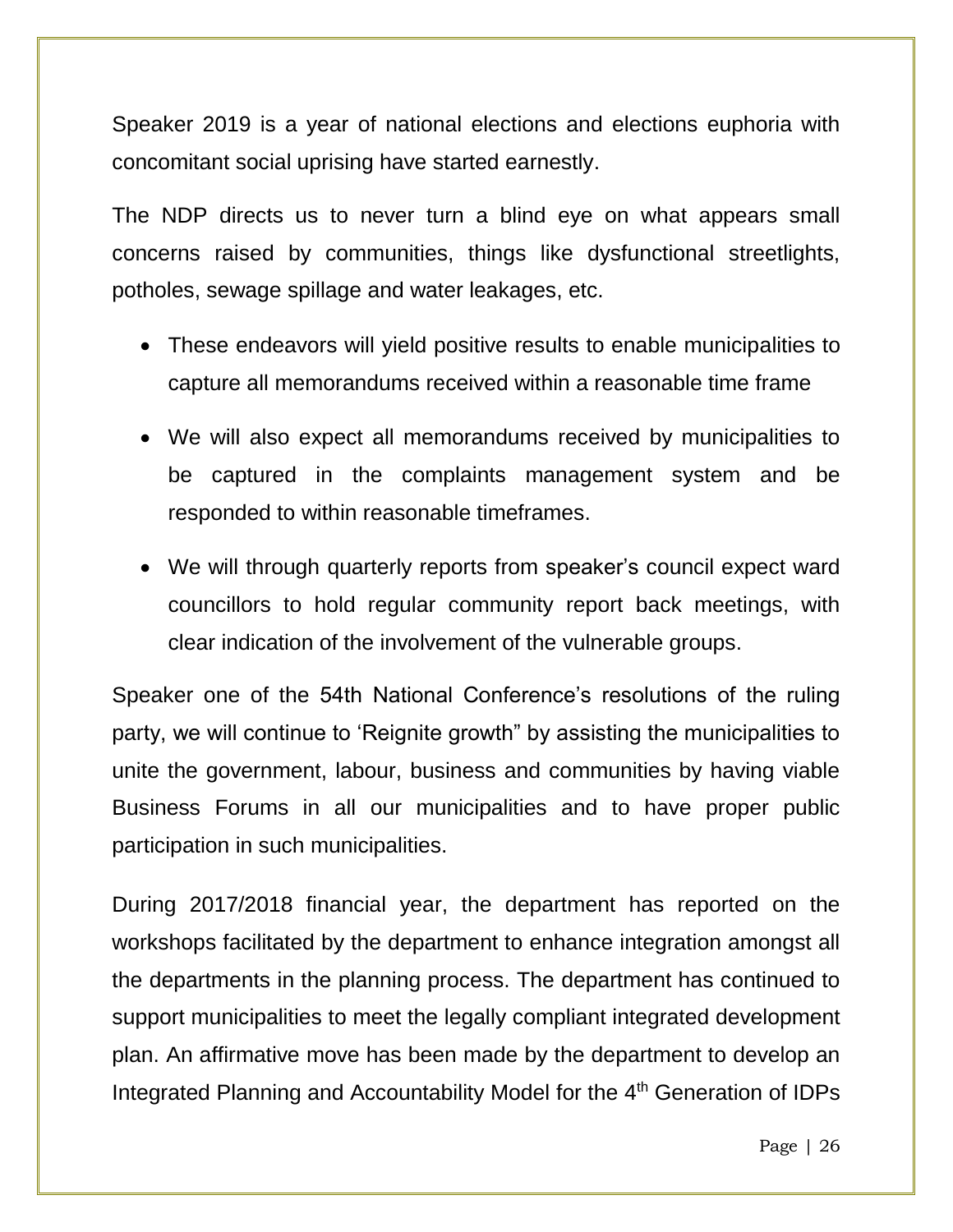(2017-2022), which was been implemented to support municipalities to develop and assess their IDPs on quarterly basis instead of once after it has been adopted by the respective Councils. During the current year, the department will continue to:

- To enhance integration amongst all spheres of government
- To encourage maximum participation and accountability of the IDP stakeholders during IDP processes
- To strengthen legality of the IDP
- To ensure the credibility of the IDP
- To assist municipalities in improving the quality of the IDP document.

Honourable Speaker, the economic trajectory pronounced by the Honourable President Ramaphosa and the former Premier Magashule remains the fundamental area of focus for all of us in the Free State Province.

It is important for municipalities to:

- Have proper infrastructure which will enable the investors to have an appetite to invest within a particular municipality.
- To separate the social welfare projects (i.e. brick-making projects) from sustainable economic projects.

The department will continue to promote intergovernmental processes between municipalities with the following institutions/departments:

- SALGA
- DESTEA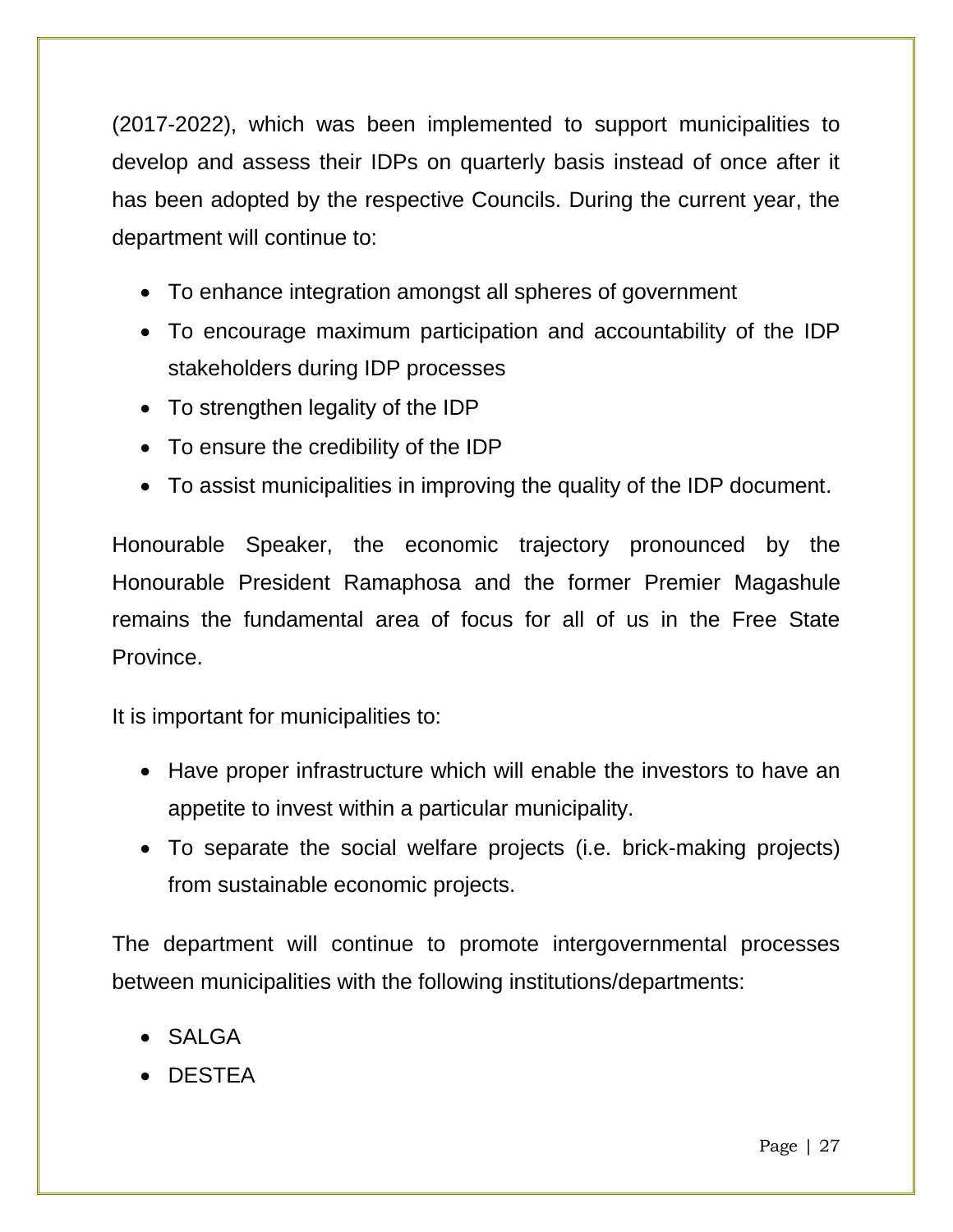- Statistics South Africa (collection of data to be used during planning)
- PREMIERS DEPARTMENT (quidance on reference to the Free State Growth and Development Strategy)
- HIGHER LEARNING INSTITUTION (Promote research capacity)

Following the process of the intergovernmental indicated above, the department will support municipalities to:

 Develop credible Local Economic Strategies as part of the IDPs. These strategies should indicate the potential areas and fundamental areas for growth and development.

• Make use of the Provincial Local Economic Development Strategy The department will therefore anticipate to have LED Strategies that will address the economic challenges and create enabling environment for business and towns to grow. Furthermore, such strategies should outline issues such as rural development, informal economy, Green economy, local procurement, Spatial Development Framework as per Spatial Planning and Land Management Use Act.

As the status of signed Performance Agreements and Employment Contracts within municipalities needed to be improved, the department undertook to strengthen its support to municipalities towards complying with provisions of Local Government Regulations on the appointment and conditions of employment of senior managers (gazetted in 2014). We also indicated that the support provided by the department during the 2017/2018 financial year will include support on filling top critical posts within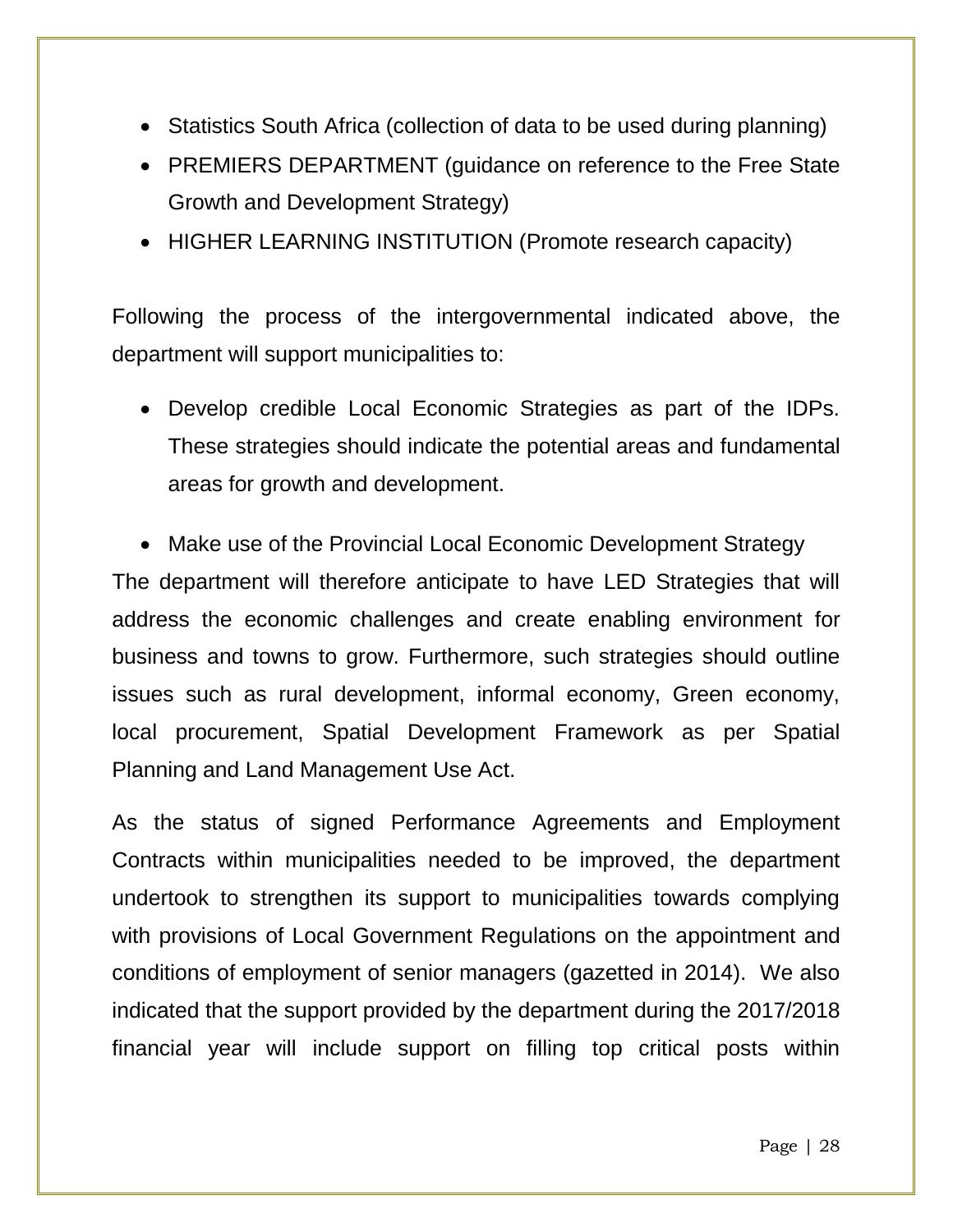municipalities and ensuring successful implementation of a functional performance management system.

The Provincial Forum continues to meet on a 6-monthly basis towards ensuring that all municipalities comply with legislative requirements.

Speaker, we shall continue to intensify implementation of the Back to Basics programme to ensure local government structures serve our communities better. Phase 2 of the B2B programme will henceforth be rolled out by the District Crack Teams.

Honourable Speaker, while celebrating the success stories in local government, it is to be acknowledged that municipalities still face major service delivery, financial viability and liquidity constraints, which require urgent attention. The Department was obliged to assist struggling Municipalities financially with forty-two million, five hundred thousand rand (R42, 5m) during 2017/2018.

Municipalities that required financial assistance include Xhariep, Masilonyana, Nala, Mafube, Matjhabeng, Moqhaka, Ngwathe, Metsimaholo, Phumelela, Thabo Mofutsanyana District and Maluti-a-Phofung.

The Department has allocated an amount of twenty-one million, five hundred and sixty-three thousand rand (R21,563m) to continue with the provision of support (and more specifically through financial turn-around programs) to the Metsimaholo, Maluti a Phofung and Ngwathe municipalities during 2017. During 2017, support of this nature will also be given to the following identified municipalities in order to supplement and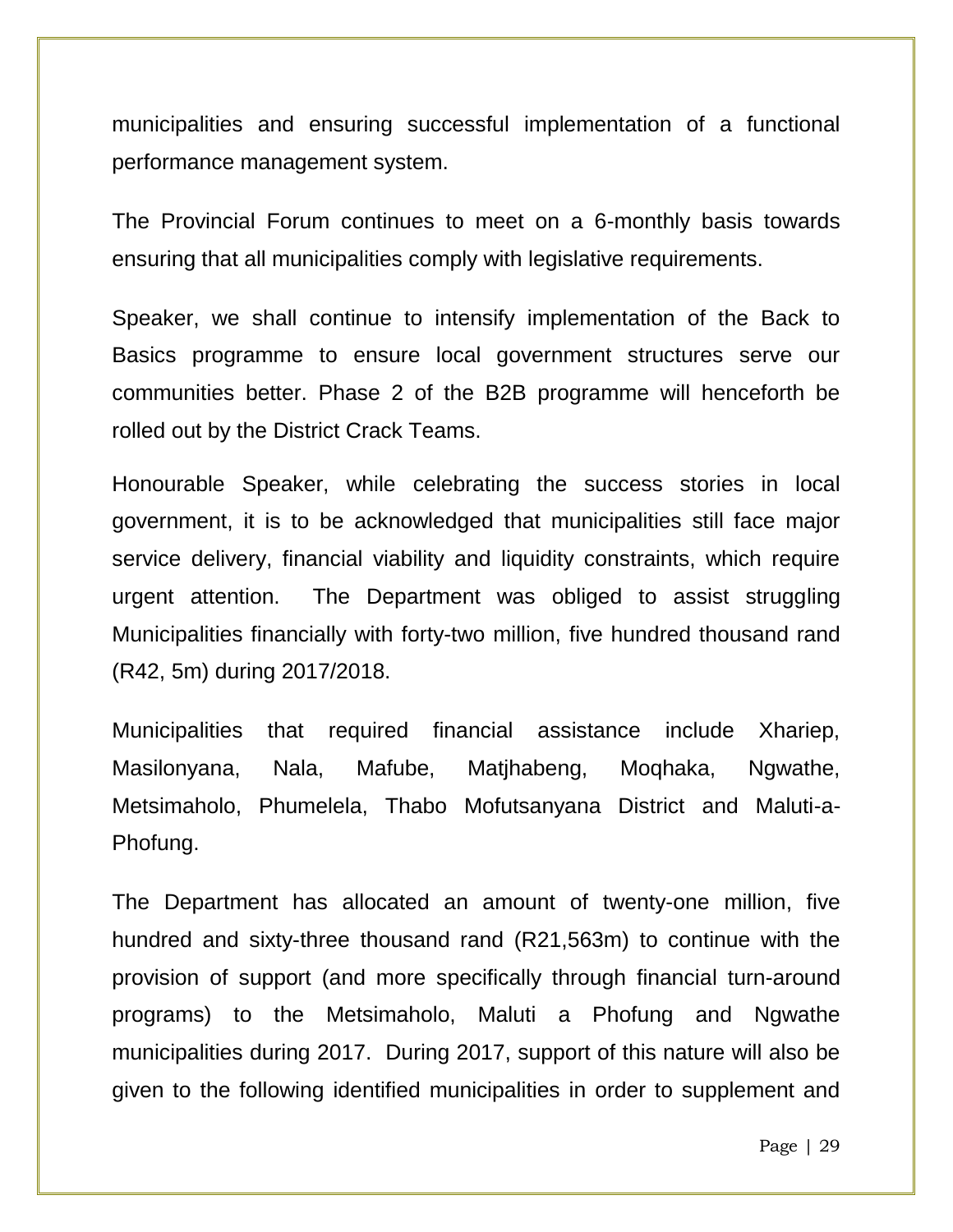enhance their internal audit capacity: Mafube, Mantsopa, Matjhabeng, Moqhaka and Setsoto.

The successful implementation of the Management Support Program and other initiatives with Provincial Treasury and other strategic partners yield significant positive results. During the 2017/2018 financial year the Department appropriated an amount of R 28,1 million in deploying companies to the Municipalities of Mafube and Masilonyana for the compilation of the 2016/2017 Annual Financial Statements and the Fixed Asset Registers. The majority of Municipalities demonstrated ability to sustain good Audit Opinions from prior years and the Audit Opinions of 6 Municipalities regressed. The Audits of the Mafube and Masilonyana Local Municipalities is still to commence. The Audit of the Maluti a Phofung Local Municipality is still underway.

While celebrating the success stories in Local Government it is to be acknowledged that Municipalities still face major service delivery, financial viability and liquidity constraints which require urgent attention. The Department was obliged to assist struggling Municipalities financially with R 39,45 million during 2017/2018. Municipalities that required financial assistance during this time include Xhariep, Masilonyana, Matjhabeng, Nala, Maluti a Phofung, Phumelela, Moqhaka, Ngwathe, Metsimaholo and Mafube. Hence the Department will continue to harness the resources, skills and expertise of its strategic partners to maintain support of this nature to turn-around the financial fortunes of Municipalities and to keep up and consolidate progress made.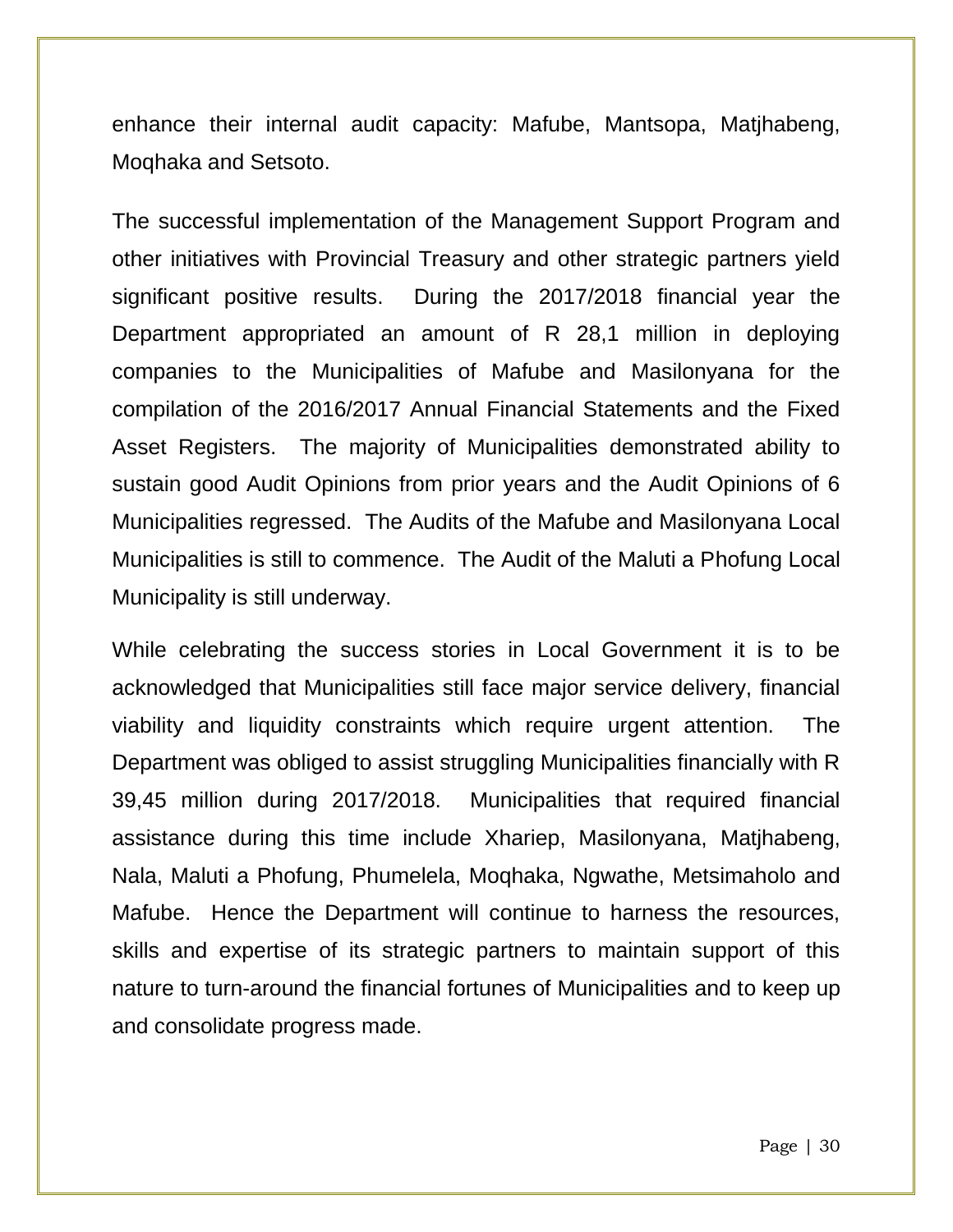In 2018/2019 the Department will continue to support Financial Turnaround programmes in:

Mafube Local Municipality

Masilonyana Local Municipality

Maluti a Phofung Local Municipality

### **CHALLENGES**

The requests and needs for assistance by Municipalities are usually bigger than the funds and capacity available by the Department.

Honourable Speaker, during the past financial year the Department noted that Masilonyana and Mafube local municipalities experienced serious service delivery challenges; The Free State Provincial Executive Council (PEC) took a resolution to intervene at those local municipalities in terms of section 139(1)(b) of the Constitution. Presently National Treasury have compiled a Financial Recovery Plan that has been adopted by both Councils to guide them on how to get them functional again.

Honourable Speaker, the Municipal Infrastructure Grant (MIG) continued to contribute towards municipal service delivery in the Province during the past year. In respect of the 2017/2018 municipal financial year, which only ends by the 30<sup>th</sup> of June 2018, a total of three hundred and forty-seven million (R347m) (47%) out of an allocation of seven hundred and seventytwo million (R772m) was spent at the end of January 2018.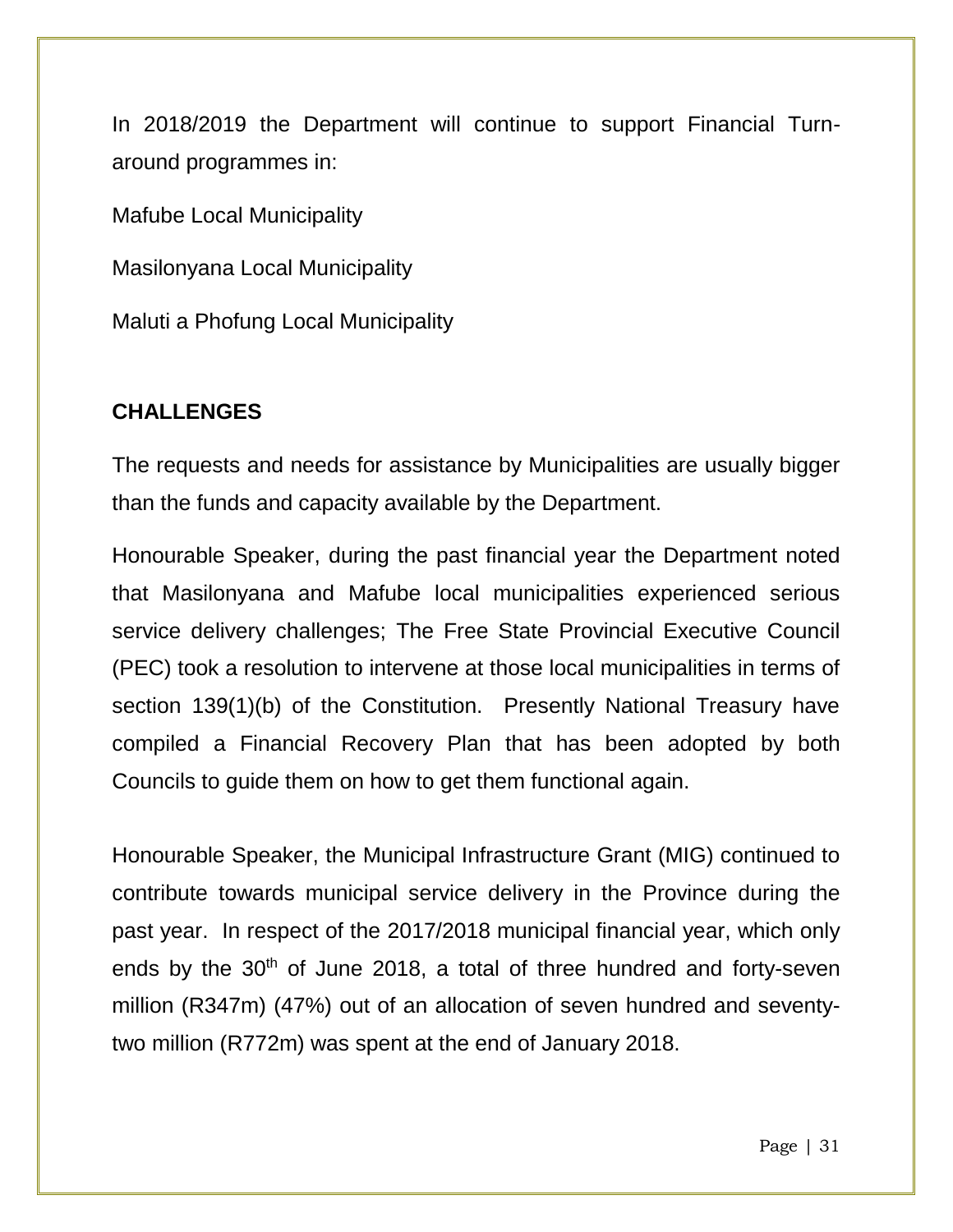An amount of seven hundred and fifty-seven million (R757m) is allocated towards the Municipal Infrastructure Programme (MIG) in the 2018/2019 municipal financial year.

In providing (pre-2004) households with access to potable water, six hundred and ten thousand and fifty-four households (610 054), which represents 99% of the planned target of six hundred and fifteen thousand nine hundred and nine (615,909) households were serviced by the end of January 2018 during the 2017/2018 municipal financial year. Maluti-a-Phofung Local Municipality is the only Municipality with outstanding backlogs on potable water (pre-2004) due to the challenges on the availability of bulk water.

All six hundred and fifteen thousand, nine hundred and nine (615,909) pre-2004 households were already serviced with on-site sanitation by the end of January 2016 in the previous financial year.

**Tefello ya ditshebelotso tsa masepala ke boikarabelo ba batho bohle. Bomasepala ba lokela ho fana ka ditshebelotso tse maemong a hodimo. Sena, se hloka ho phethala ka ho:**

**• Kgothalletsa batho bohle ho lefella ditshebeletso**

**Batho ba dikojwana di mahetleng, maqheku le ba sa kgoneng ho lefella ditshebeletso, ba kgothalletswa ho etsa dikopo tseo ka ho ngodisa (Indigent Registration) dikantorong tsa Mmasepala. Batho ba**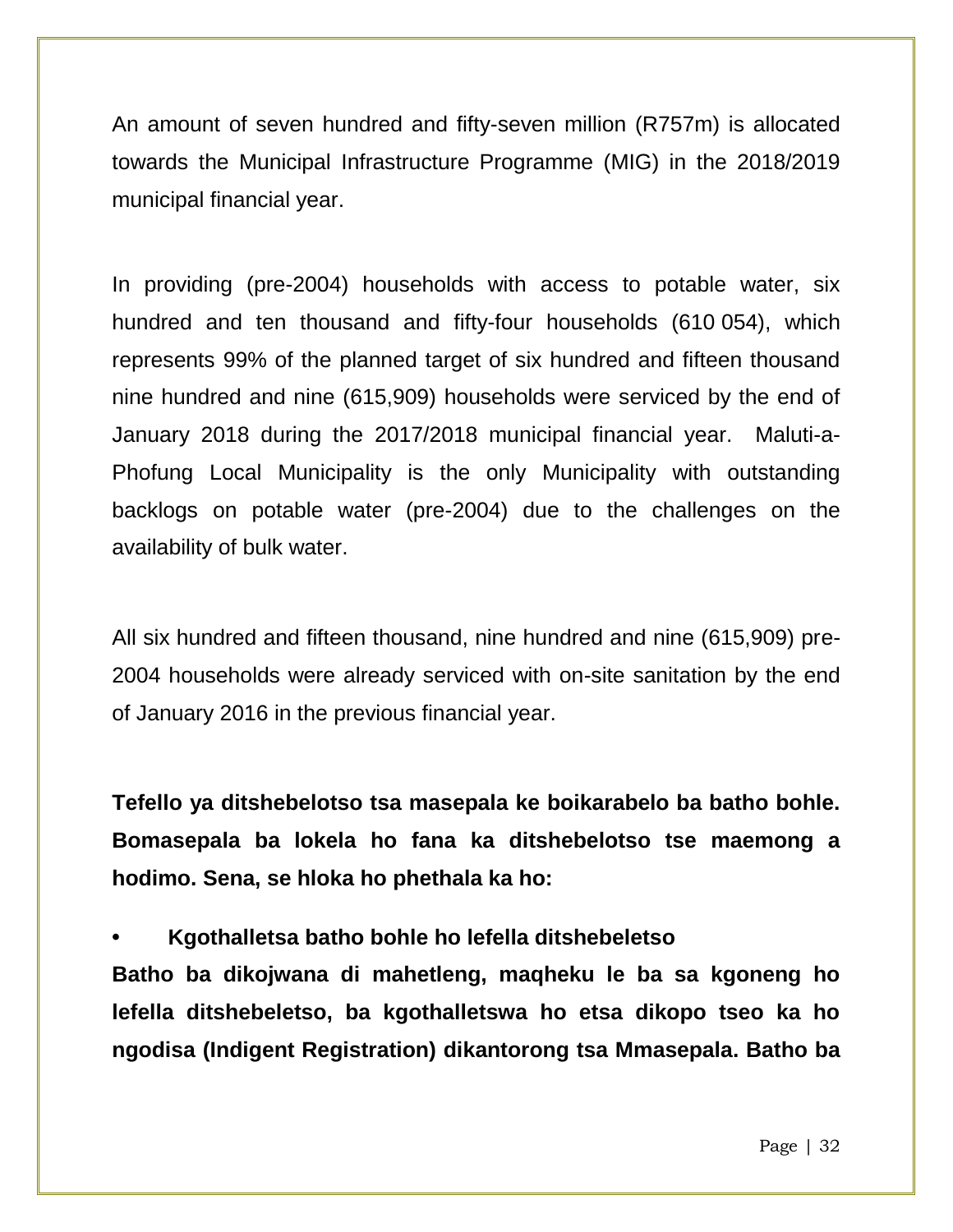### **ingodisitseng batla kgona ho fumana ditshebeletso tsa mahala bakeng sa Motlakakase, ho tloswa ha dikgwerekgwere le metsi.**

Honourable Speaker, all municipalities in the Province are providing free basic services to qualifying households, the number of indigent households provided with free basic services is as follows:

| - Free Basic Water:          | 210 256 households |
|------------------------------|--------------------|
| - Free Basic Electricity:    | 121 131 households |
| - Free Basic Refuse removal: | 141 265 households |
| - Free Basic Sanitation:     | 130,566 households |

Honourable Speaker, the department has allocated funds for Municipal Infrastructure during 2017/2018 financial year. The Department had also transferred R8 million in the appropriation to the Department of Police, Roads and Transport for the Ring Road in Rammulotsi (Moqhaka), project is currently at 90% complete.

The department also made funds available for the planning and development of a Water Laboratory in the Maluti a Phofung Local Municipality to assist Water Service Authorities within the district to monitor and improve the quality of drinking water and effluent.

Speaker, the department will continue to support municipalities as per the Constitution. Funds has been set aside as part of the Water Sanitation Intervention for the development of Master Plans for Nala and Maluti-a-Phofung municipalities are due to be completed by the end of June 2018. The Spatial Planning and Land Use Management Act(SPLUMA), amongst other things provides for facilitation of land use and development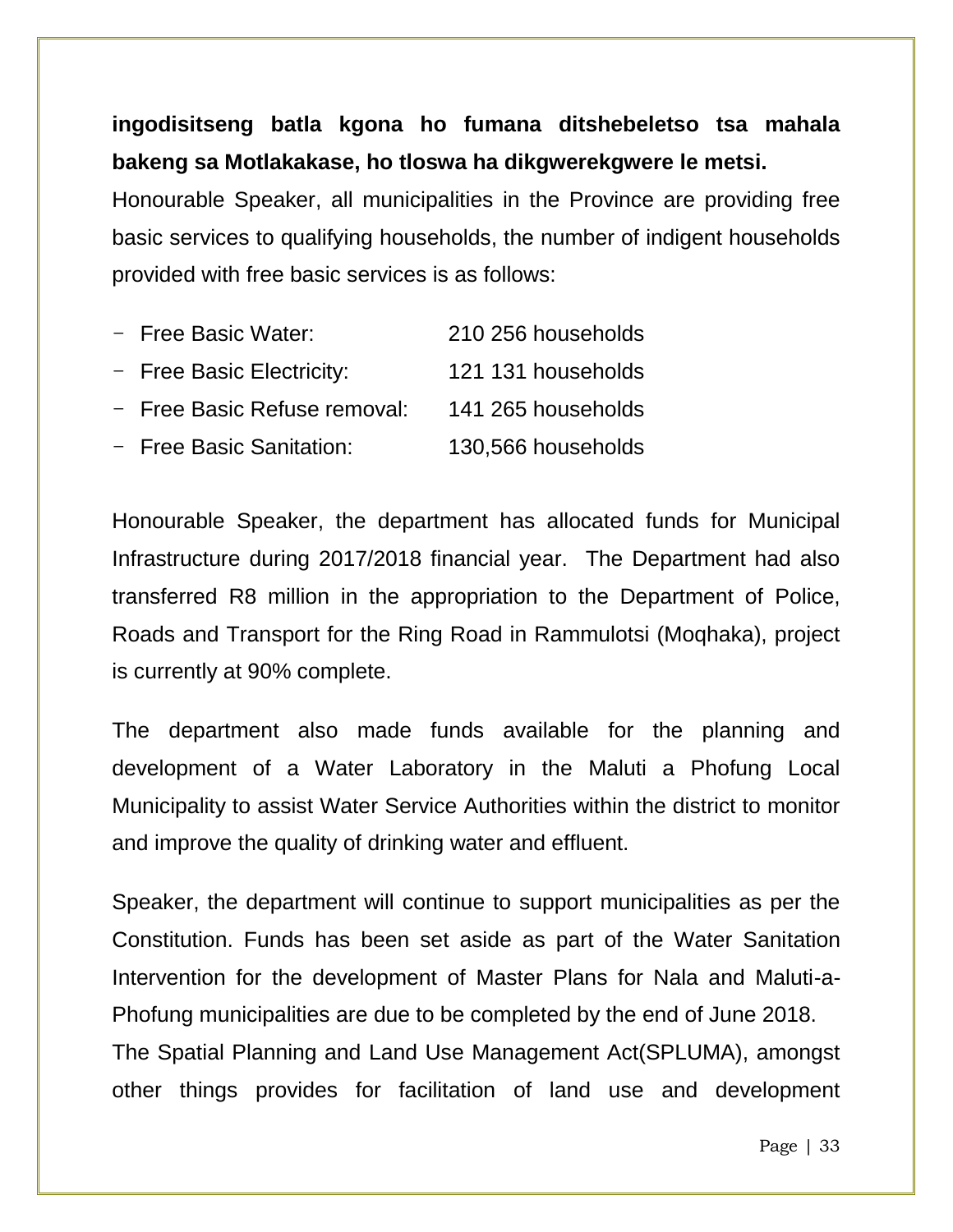measures. This ensures that development is fast racked and new economic opportunities are created.

The department is assisting municipalities realise this objective by ensuring that correct systems are in place to implement the objectives of the act in all municipalities except three. These municipalities will be in a position to implement and approve developments within their areas of jurisdiction before the end of this financial year.

In an effort to speed up the development objectives the department is providing support to all municipalities to develop the Spatial Development Frameworks. The purpose of a Spatial Development Framework (SDF) is to guide overall spatial distribution of current and desirable land uses within a municipality in order to give spatial expression to the social, economic and environmental aims of the Municipality. An SDF also intends to guide decision making; promote sustainable, functional and integrated human settlements; maximise resource efficiency and enhance regional identity and unique character of a place.

In addition to the above, the department is also assisting municipalities in developing Land Use Schemes (LUS) towards the realisation of sustainable, orderly and controlled development. These two planning tools (LUS and SDF) will assist the municipalities to make sound development decisions that will result in creation of sustainable development opportunities.

In the previous financial year, the department established a committee to put logistics in order as a preparation to have awards for cleanest town in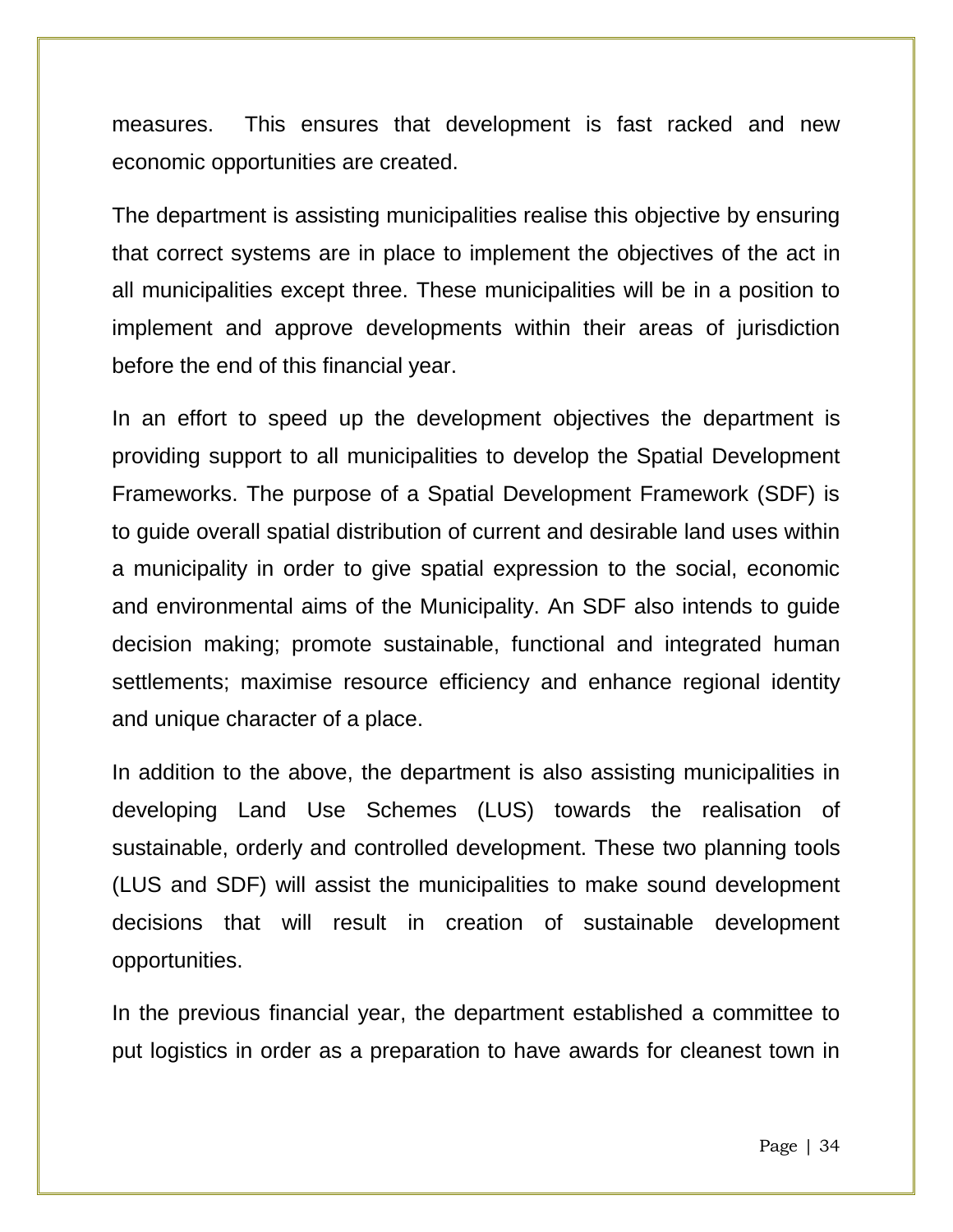all the municipalities in the province. The implementation will take place in the financial year 2019/2020

Madame Speaker disaster management is an integral part of the prosperity and the welfare of the society taking into cognizance the province wants to enhance its capacity of dealing with disasters in an appropriate manner. In keeping with the Provincial Disaster Management Plan we will continue to support and strengthen the management of disasters at both local and district municipal level.

Madame Speaker, it is our responsibility to ensure that the role of traditional leaders and the interest of traditional communities are protected. Before the process of the reconstitution of Traditional Councils in 2007, there were 105 recognized traditional leadership positions. After the reconstitution process, the total number of traditional leaders is 135, comprised as follows:

- 2 Principal Traditional Leaders (since the passing on of the 2 Kings)
- 13 Senior Traditional Leaders
- 120 Headmen

In our quest to support the Traditional Leadership and enhance their work in the respective traditional leadership areas I undertake to do the following in 2018/19 financial year:

Facilitate the purchase of land for Batlokoa Ba Mokgalong in the Phumelela Municipal area.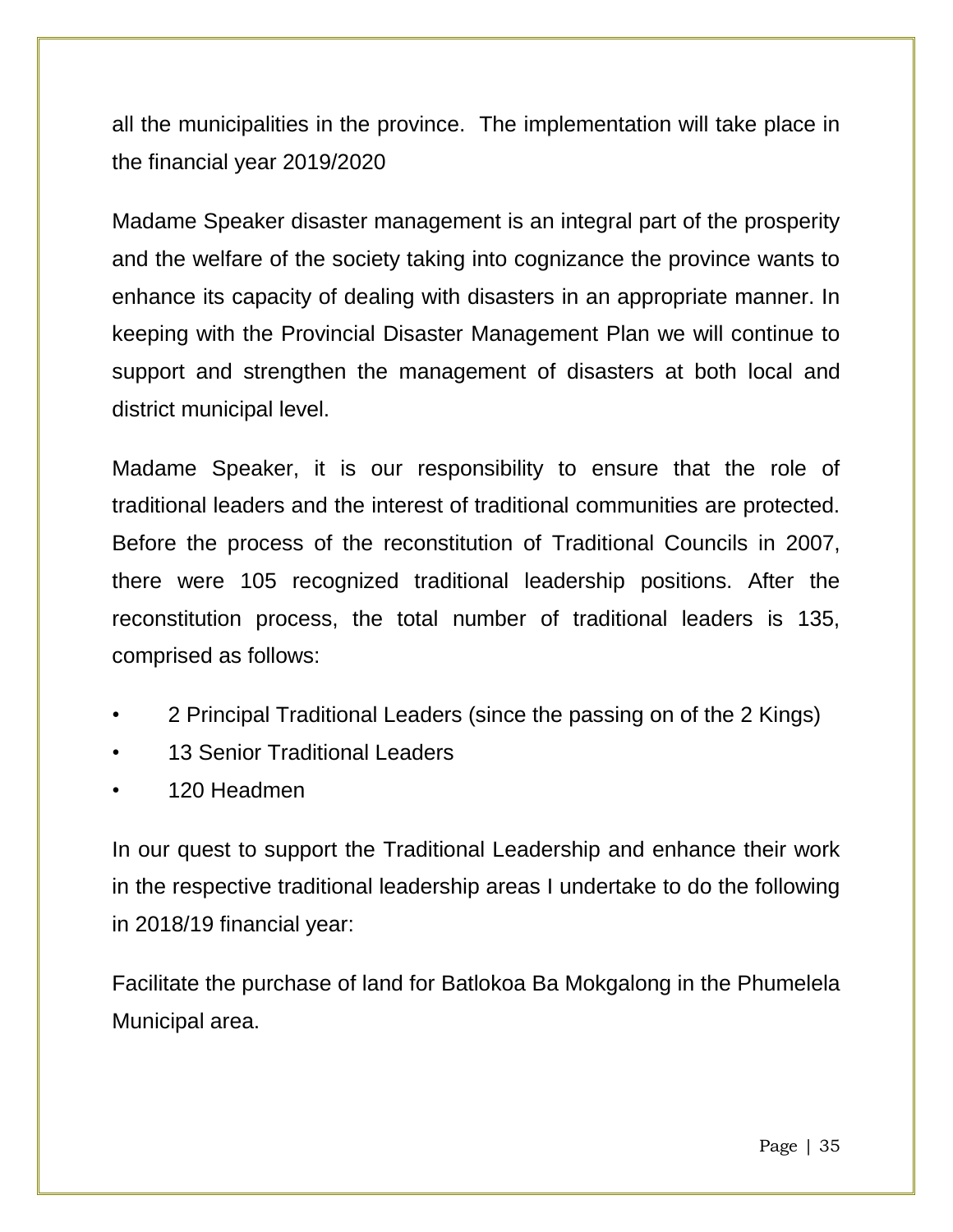We will build the palace for the Principal Traditional Leader of BaKwena Ba Mopeli traditional leadership through the Department of Public Works.

Speaker, we will reconstitute all thirteen Traditional Councils during this financial year.

We will establish two Local Houses of Traditional Leaders in Thabo Mofutsanyana District and Mangaung Local municipality respectively as envisaged in the Free State Provincial and Local Houses Act. Speaker will also establish tow principal traditional councils for Bakoena baMopeli and Batlokwa baMota.

Speaker we will facilitate the Inauguration of the Newly Appointed Principal Traditional Leader of Bakwena Morena Moremoholo Mopeli

Honourable Speaker, let me take this opportunity to thank the Premier and Members of the Executive Council for their continued support. I would also like to thank Members of the Portfolio Committees and the Legislature, the House of Traditional Leaders and the entire Traditional Leadership, both Head of the Departments and staff, all municipalities, SALGA Free State, contractors, housing support organisations, and my organisation the African National Congress, for their inexorable support and guidance.

On this note, Madame Speaker, I hereby present the budgets for Budget Vote 8, the Department of Cooperative Governance and Traditional Affairs and Budget Vote 13, Department of Human Settlements as appended.

Ke a leboha.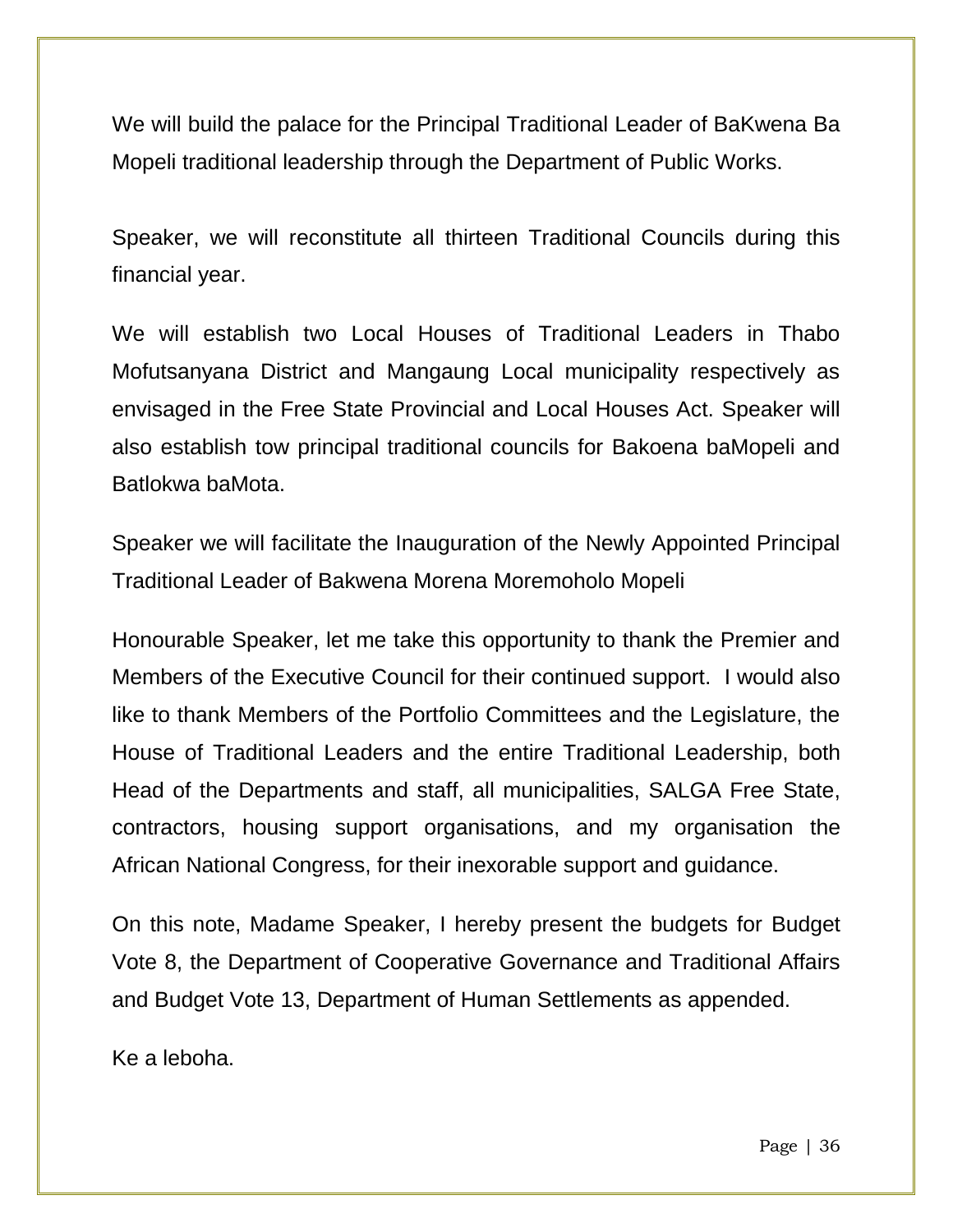#### **Annexure A: Vote 8**

#### **2018- 2019**

#### **Cooperative Governance & Traditional Affairs**

| Programme                                    | Amount  | Percentage<br>of Budget |
|----------------------------------------------|---------|-------------------------|
| Administration                               | 139 703 | 34%                     |
| Local Governance                             | 122 653 | 30%                     |
| Development and Planning                     | 91 706  | 23%                     |
| <b>Traditional Institutional Development</b> | 42818   | 11%                     |
| <b>House of Traditional Leaders</b>          | 10 307  | 3%                      |
|                                              | 407 187 | 100%                    |

| <b>Economic Classification</b>   | Amount  | Percentage<br>of Budget |
|----------------------------------|---------|-------------------------|
| <b>Compensation of Employees</b> | 213 234 | 52%                     |
| Goods and Services               | 129 150 | 32%                     |
| <b>Transfers and Subsidies</b>   | 54 646  | 13%                     |
| <b>Capital Assets</b>            | 10 157  | 2%                      |
|                                  | 407 187 | 100%                    |

| <b>Transfers and Subsidies</b>               |        | Amount  | <b>Percentage</b><br>of Budget |
|----------------------------------------------|--------|---------|--------------------------------|
| <b>Province and Municipalities:</b>          |        |         |                                |
| Municipal Infrastructure                     | 8472   |         |                                |
| Financial Assistance: Municipalities         | 42 135 | 50 607  | 93%                            |
| <b>Households: Other</b>                     |        | 1 2 1 4 | 2%                             |
| Non-Profit Institutions: Traditional Affairs | 2825   | 2825    | 5%                             |
|                                              |        | 54 646  | 100%                           |

| <b>PROVINCIAL FUNDING</b>                                            |        |      |  |
|----------------------------------------------------------------------|--------|------|--|
| <b>Equitable Share and Departmental Receipts</b><br>407 187          |        |      |  |
| of which earmarked for Operation Clean Audit                         | 20 381 | 21%  |  |
| of which earmarked for Water laboratory municipal support            | 5 000  | 5%   |  |
| of which earmarked for Firefighting equipment                        | 5 000  | 5%   |  |
| <b>Earmarked funds</b>                                               | 30 381 |      |  |
| of which other priorities earmarked for Municipal Financial          | 24 285 | 25%  |  |
| Intervention                                                         |        |      |  |
| of which other priorities for Municipal Financial Intervention       | 17850  | 19%  |  |
| Xhariep                                                              |        |      |  |
| of which other priorities for Bulk Infrastructure and Basic Services | 8472   | 9%   |  |
| of which other priorities d for Water and sanitation intervention    | 15 000 | 16%  |  |
| <b>Other priorities</b>                                              | 65 607 |      |  |
| Total earmarked and other priority funds                             | 95 988 | 100% |  |